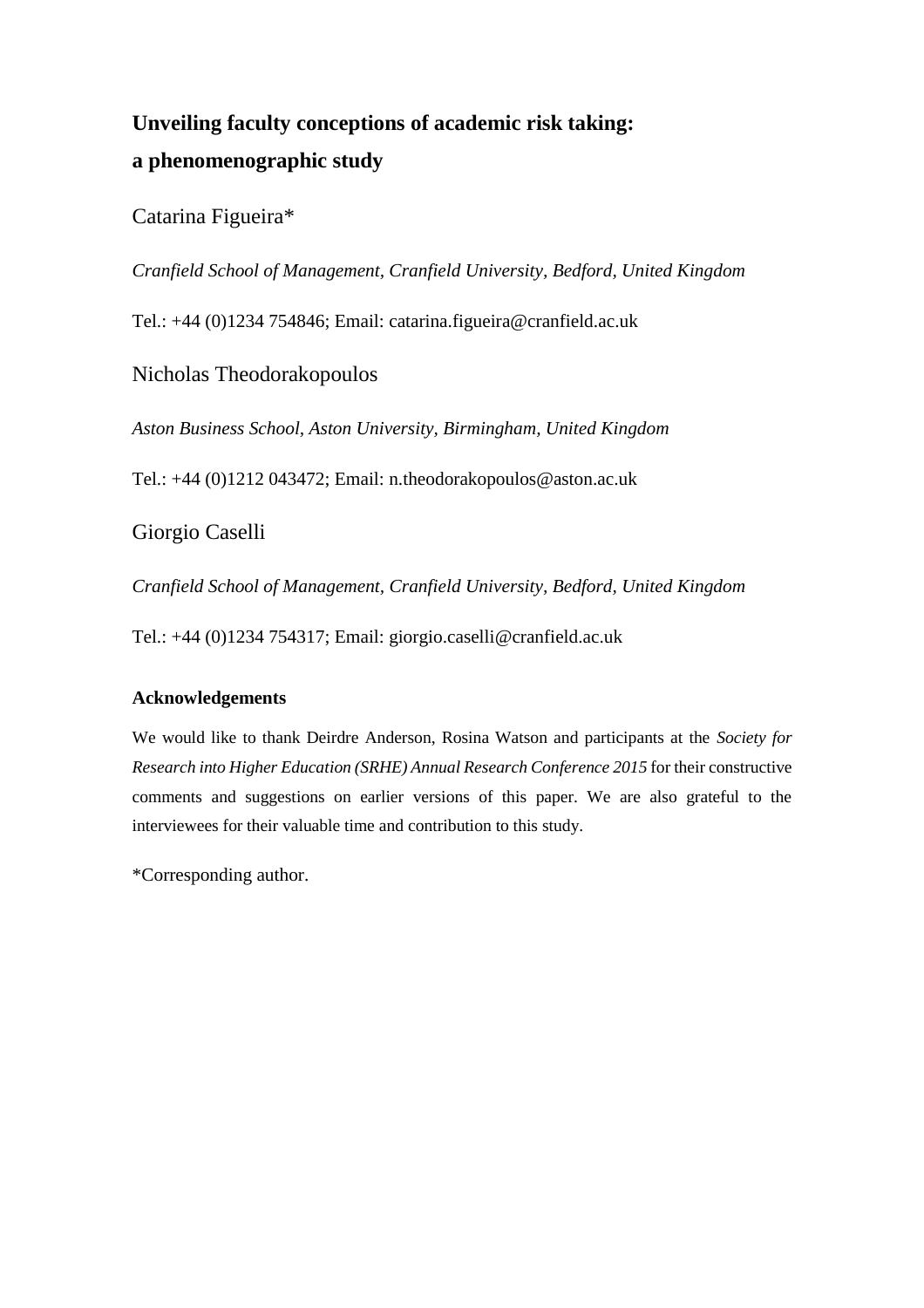# **Unveiling faculty conceptions of academic risk taking: a phenomenographic study**

Among recent developments in the field of higher education is the emergence of New Public Management and of what has been labelled as 'risk university'. The aim of this paper is to redress the lack of discussion over the role that risk taking plays in academic practice by exploring what faculty understand academic risk taking to be and how they enact this understanding in their tasks. Drawing on a phenomenographic perspective and semi-structured interviews with 20 faculty members from a high-profile UK university, we find that academic risk taking is experienced in four qualitatively different ways. Our results suggest that although academics engage in relatively similar endeavours, they exhibit various approaches to these endeavours due to their different conceptions of what constitutes academic risk taking. These findings have implications for the literature on identity construction and the debate over how the greater accountability of academic activity is affectively experienced.

**Keywords:** academic risk taking; academic work; identity construction; New Public Management; phenomenography; risk university

## **Introduction**

Recent years have witnessed a growing interest in the changing nature of academic work (Archer 2008; Billot 2010; Ylijoki and Ursin 2013), following the emergence – in countries such as the UK, Australia and Finland – of what is commonly referred to as 'New Public Management' (Chandler, Barry, and Clark 2002; Deem 2004; Winter 2009). As Higher Education Institutions (HEIs) move towards a corporate managerialistic mode of operating (Churchman and King 2009), the core aspects of academic work are being reshaped around a culture of performance measurement, control and accountability (By, Diefenbach, and Klarner 2008). Among the latest institutional changes that best epitomise this 'audit explosion' (Strathern 1997, 309) is the emergence of the 'risk university' (Huber 2011, 4), that is, a risk-conscious HEI whose productivity and quality can and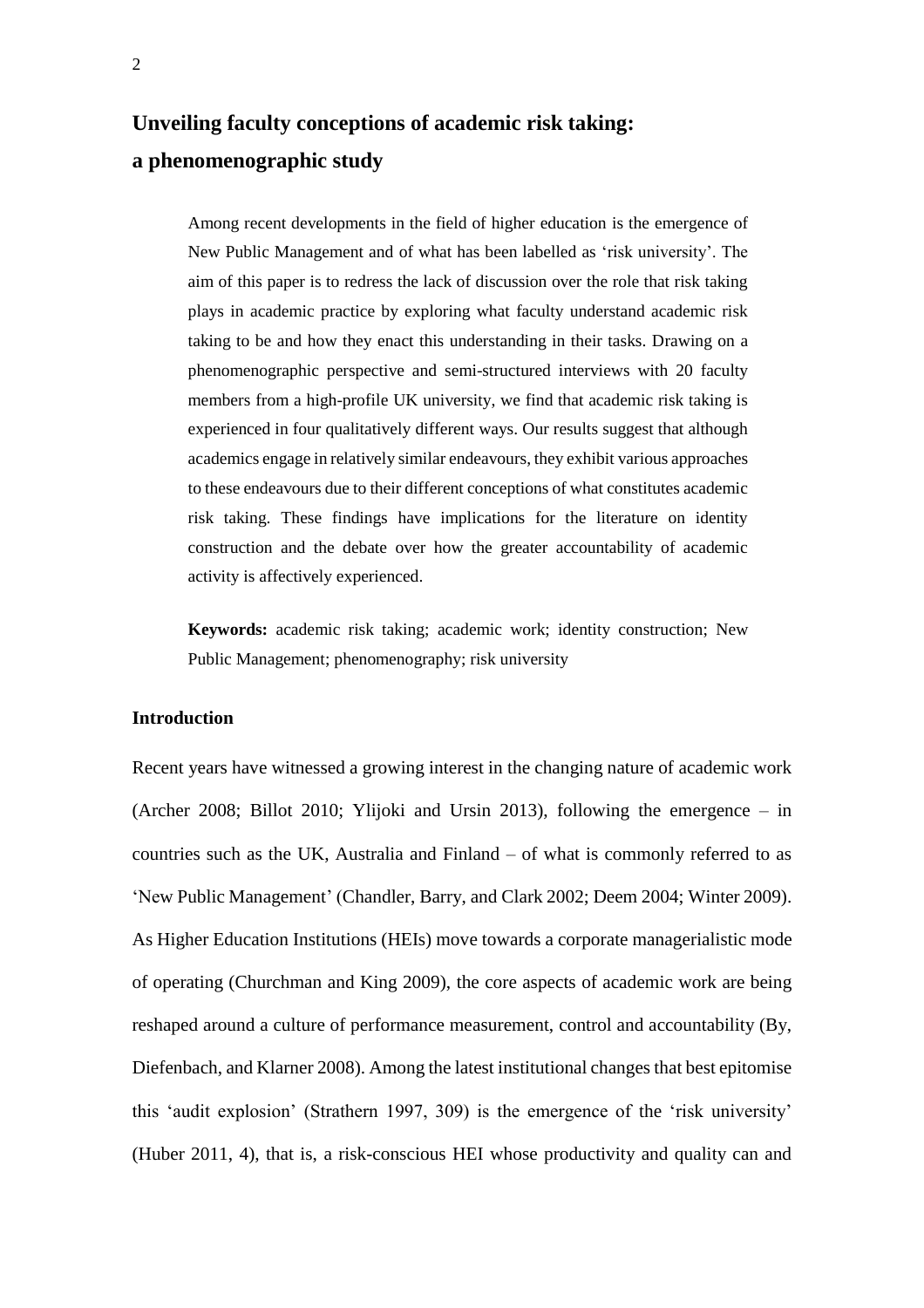should be made quantifiable both within and outside itself (McWilliam 2007). In the UK higher education sector, the adoption of a risk-based approach as a benchmark for organisational actorhood became a regulatory requirement in 2001, when the Higher Education Funding Council for England (HEFCE) mandated universities to define their 'risk appetite' (HEFCE 2005) and evaluate the reputational impact of key risks (Power et al. 2009).

Although risk as a matter of organisational concern is gradually pervading the field of higher education (Hommel and King 2013), the concept of risk from an individual academic's viewpoint remains relatively underdeveloped (Gresty et al. 2013). To our knowledge, there has been virtually no research into what faculty members understand academic risk taking to be and how they enact this understanding in their practice. This is surprising, since a great deal of decision making involves selecting among alternatives that vary in terms of expected outcomes and perceived probabilities of achieving these outcomes (Krueger and Dickson 1994). Furthermore, we are not aware of any attempt to explore the extent to which the increasingly restrictive and controlled context within which academics are currently working affects their perceptions of what constitutes risk taking in their tasks. Such a void is at odds with the evidence put forward by a recent strand of the literature, which suggests that the greater risk consciousness permeating the contemporary university acts both to constrain and to enable what academic staff pay attention to (McWilliam 2007).

Against this background, the aim of this paper is to redress the lack of discussion over what academic risk taking seems to be and unpack the qualitatively different ways in which faculty experience academic risk taking. In doing so, this study makes a threefold contribution. First, by unveiling academic staff conceptions of risk taking and their intentions in engaging in risk behaviour, our findings add to the growing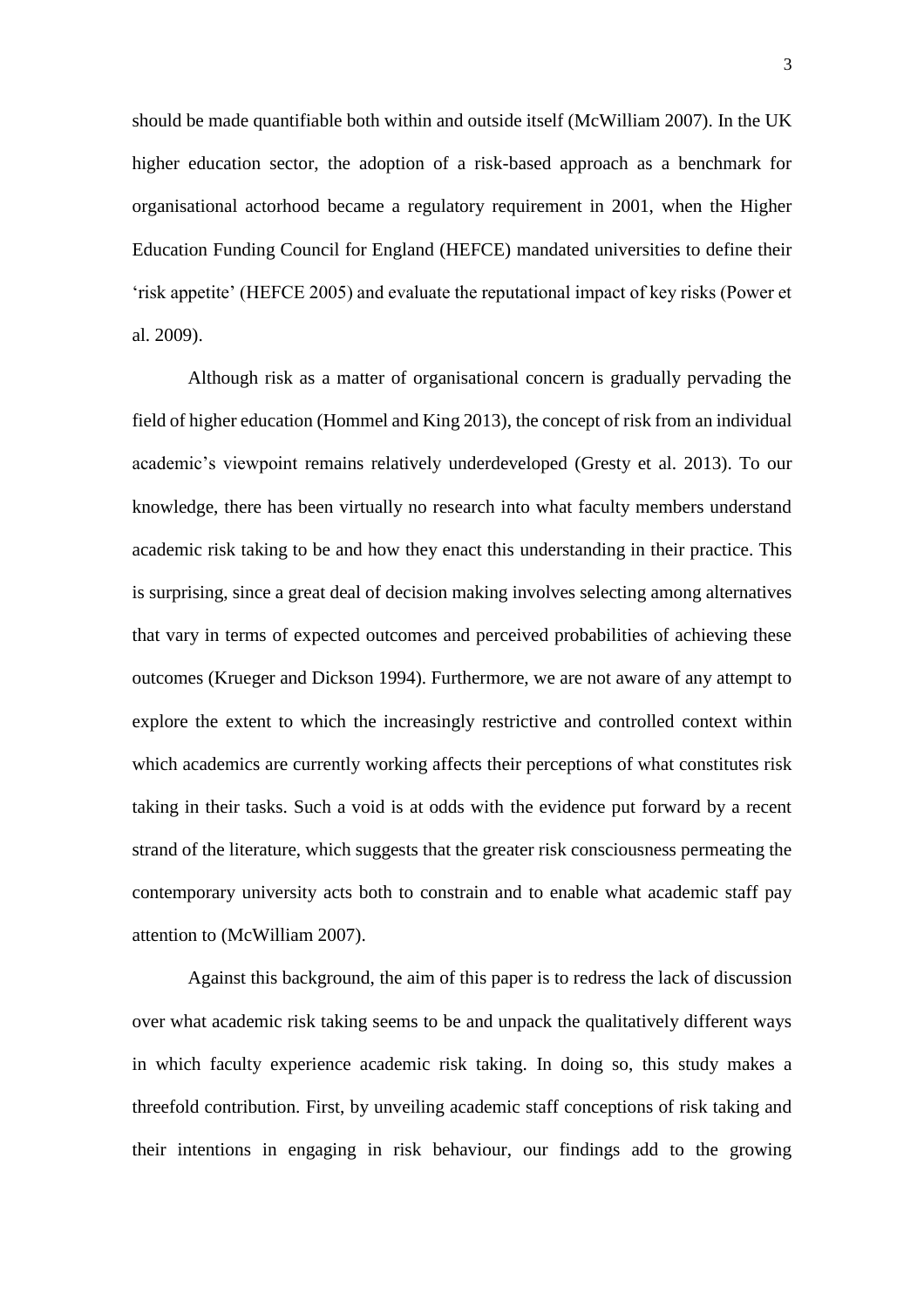understanding of the reasons behind different approaches to academic work. Second, we provide novel insights into issues that lie at the point of tension between individual perceptions and institutional expectations, thereby responding to calls for further studies on how the greater measurement and accountability of academic activity is affectively experienced (Davies and Petersen 2005). The latter point has implications for identity (re)construction among academics (Knights and Clarke 2014). Third, our contribution opens up a promising research avenue into how the lived experience of risk taking by academics is linked to student learning and development.

#### **Literature review**

Over the last two decades, a substantial body of literature has developed examining how faculty conceptions of the two main conventional elements of academic practice (i.e. teaching and research) influence the way they approach these activities (Brew 2001; Franke and Arvidsson 2011; Samuelowicz and Bain 1992). Although individual contributions have remained somewhat fragmented, this literature shares the assumption that understanding the meaning – or range of meanings – of teaching and research (including research supervision) held by faculty is key in explaining the variety of ways in which they engage in their practice. Nowadays, there is considerable agreement over the role of academics' conceptions of teaching, along with aspects such as the teaching context (Lindblom-Ylänne 2006), academic leadership (Ramsden et al. 2007) and emotions (Trigwell 2012), in shaping their approaches to teaching (Åkerlind 2004; Prosser and Trigwell 1999; Samuelowicz and Bain 1992). Similarly, in a growing strand of the literature, there are related variations in faculty lived experiences of research and being a researcher as to the different ways academics approach research (Åkerlind 2008; Brew 2001) as well as supervision (Bills 2004; Kiley and Mullins 2005). More recently, a handful of studies have provided evidence suggesting that differences in academics'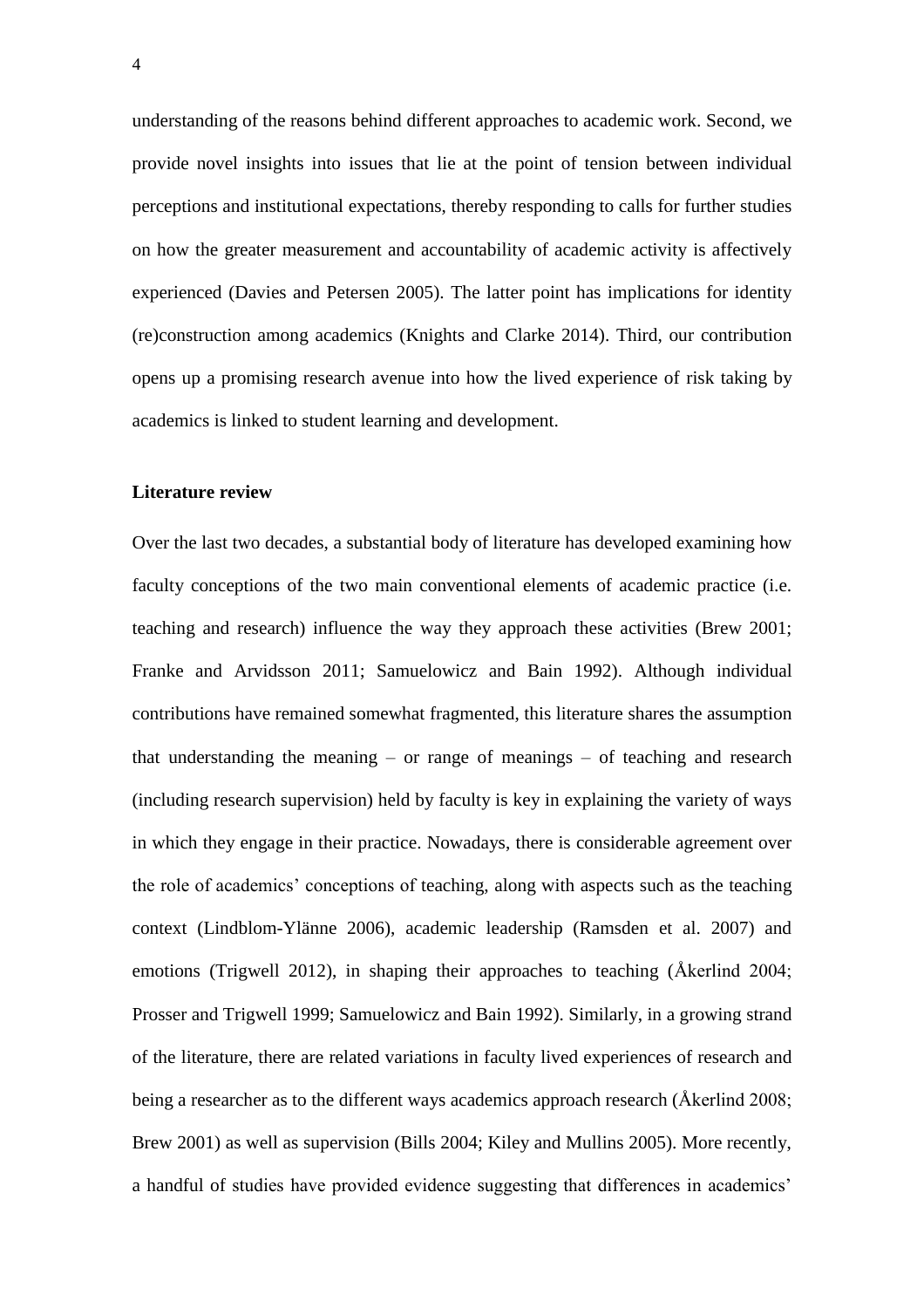approaches to doctoral student supervision are partly explained by their qualitatively different understandings of what constitutes research supervision (Franke and Arvidsson 2011; Lee 2008; Wright, Murray, and Geale 2007). Interestingly, support is also found for the existence of different ways of experiencing supervision as teaching among higher degree research supervisors (Bruce and Stoodley 2013).

Notwithstanding the important contribution of this strand of the literature to enhancing our understanding of academic practice, it is only recently that researchers have begun to acknowledge the role of risk in academic staff behaviour (Zoller, Zimmerling, and Boutellier 2014). This paucity of evidence is startling in light of extant decision-making theories, which postulate that individuals assess the probability and value of alternative outcomes before choosing how to behave (March and Shapira 1992). Risk taking is generally described as a decision situation characterised by 'a lack of certainty and the prospect of loss or failure' (Kogan and Wallach 1967, 113). The foundation for theories of risk taking was laid in the 1940s through the influential work of von Neumann and Morgenstern (1944), who suggested that (rational) individuals make decisions among available courses of action with the aim of maximising their expected utility. Around the same time, Lewin et al. (1944) proposed goal setting as an alternative decision-making process. The main idea underlying this approach is that people's preferences for relatively higher goals depend on the perceived balance between the probability and value of success. Drawing on the work by Lewin et al. (1944), Rotter (1954) presented a model for explaining social behaviours in which the decision-making criterion is formulated in terms of anticipated payoff.

With time, the overall validity of the expected utility framework has been called into question on the ground of its neglect of individual differences as well as situational aspects. On this front, two important contributions are represented by Atkinson's (1957)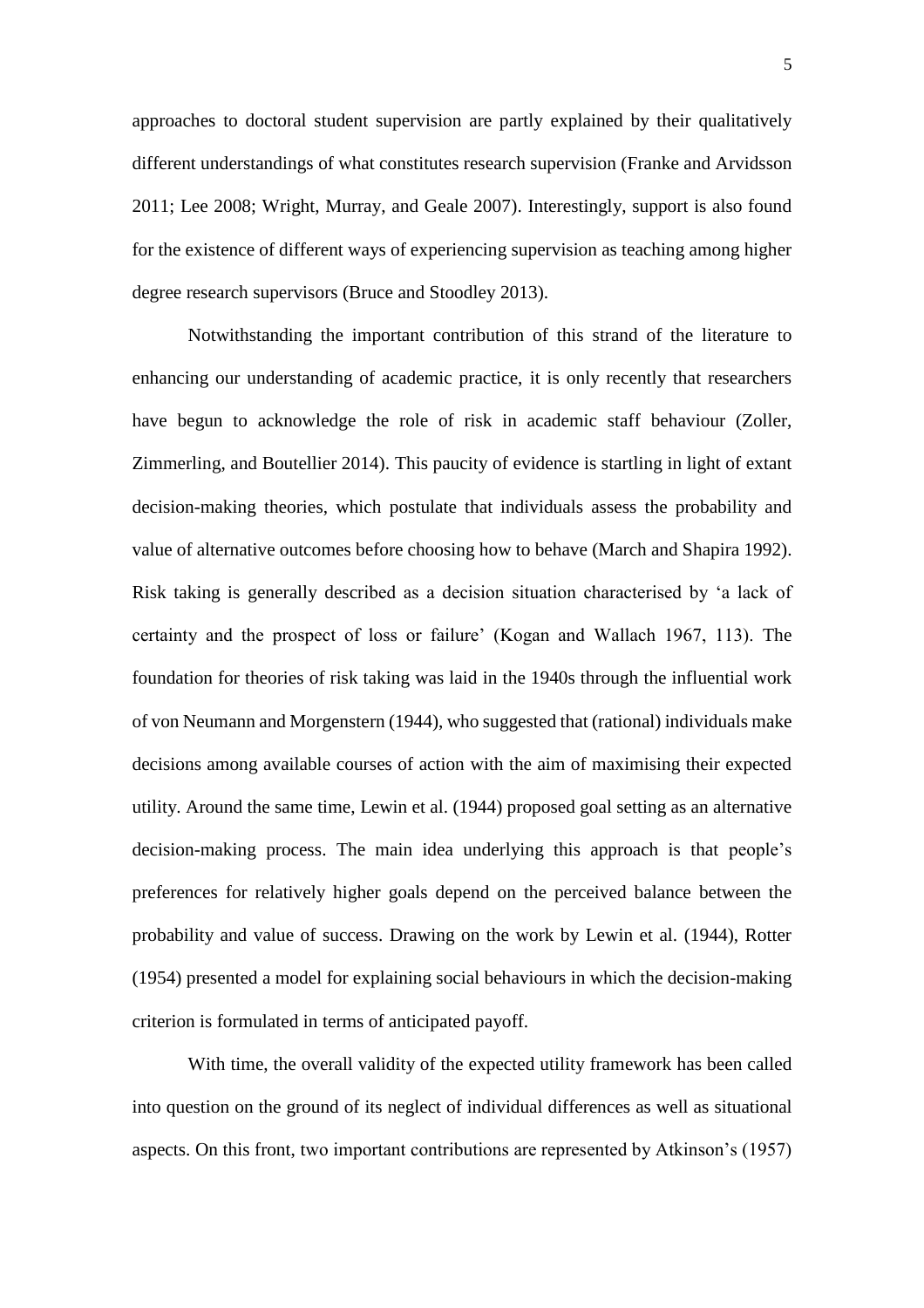need for achievement theory and Kahneman and Tversky's (1979) prospect theory. While Atkinson (1957) suggested that individuals' attitudes towards risk are the outcome of their desired need for success, Kahneman and Tversky (1979) posited that risk taking is affected by the (either positive or negative) way in which a problem is framed. Moreover, Sitkin and Weingart (1995) reviewed the literature on the factors predicting risk behaviour and provided empirical support for a model in which risk propensity and risk perception mediate the effects of outcome history and problem framing on decisions entailing risk.

Among the first attempts to apply theories of risk taking to the educational context is the work by Clifford and colleagues (Clifford 1991; Clifford and Chou 1991; Clifford et al. 1990). Drawing on studies from the fields of economics and psychology, Clifford (1991, 276-277) normatively defined 'academic risk taking' as 'student selection of school achievement tasks that vary in probability of success and are accompanied by feedback or the expectation of feedback'. While arguing that moderate risk taking (i.e. the selection of tasks with at least .50 probability of success) offers beneficial outcomes in terms of learning and effort exertion, Clifford (1991) called for the need to transform educational activities into risk-taking tasks and create classroom environments conducive to greater risk taking on the part of students.

Whilst it is acknowledged that consideration of risk from the student perspective 'could provide additional teaching opportunities and student learning benefits' (Gresty et al. 2013, 571), an understanding of what academic risk taking means to faculty members (i.e. what academics deem as risky in the endeavours related to their practice), and how they enact these meanings in their practice, is absent from the literature. We aim to address this gap by exploring the conceptions of risk taking among academic staff and the extent to which these conceptions influence the courses of action they pursue in their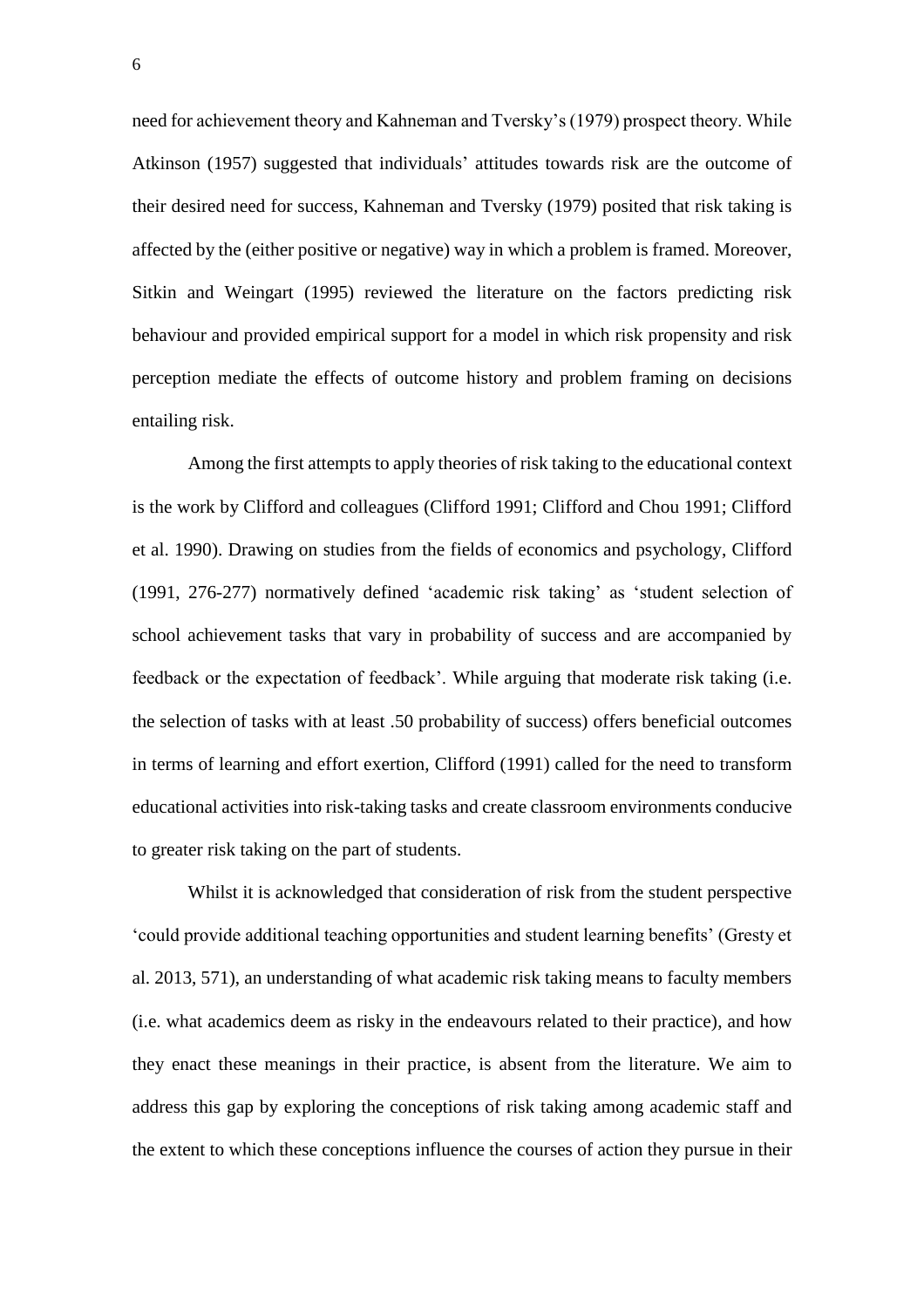practice (i.e. what they do in terms of teaching and research). Therefore, the key research questions are as follows:

- (1) What are the qualitatively different ways in which faculty conceive of risk taking within their work domains?
- (2) How do faculty conceptions of academic risk taking affect the way they approach teaching and research?

## **Methodology**

In line with the purpose of searching for variation in faculty understandings of academic risk taking, this study adopts a phenomenographic research approach (Marton and Säljö 1976). Originally developed in the field of Swedish education during the 1970s, this approach aims at describing the 'qualitatively different ways in which people perceive and understand their reality' (Marton 1981, 177). Departing from the much older philosophical perspective of phenomenology, the distinguishing feature of phenomenography is its focus on the lived experience of a phenomenon (Ashworth and Lucas 2000). In the language of phenomenographic research, the different ways people make sense of their experiences are labelled as conceptions (Marton and Booth 1997). Throughout this paper, a conception is defined as the qualitative way in which academics construe and enact risk taking within their practice. These variations in understandings are organised into categories of description, which are the researcher's own interpretation of the data based on the qualitatively different ways in which participants experience an aspect of reality (Sandberg 1997). From a phenomenographic perspective, faculty understandings of risk taking within their work domains may be categorised according to the awareness shown with respect to certain dimensions of variation (Åkerlind 2003), reflecting the interviewee's perception of the potential for variation in key aspects of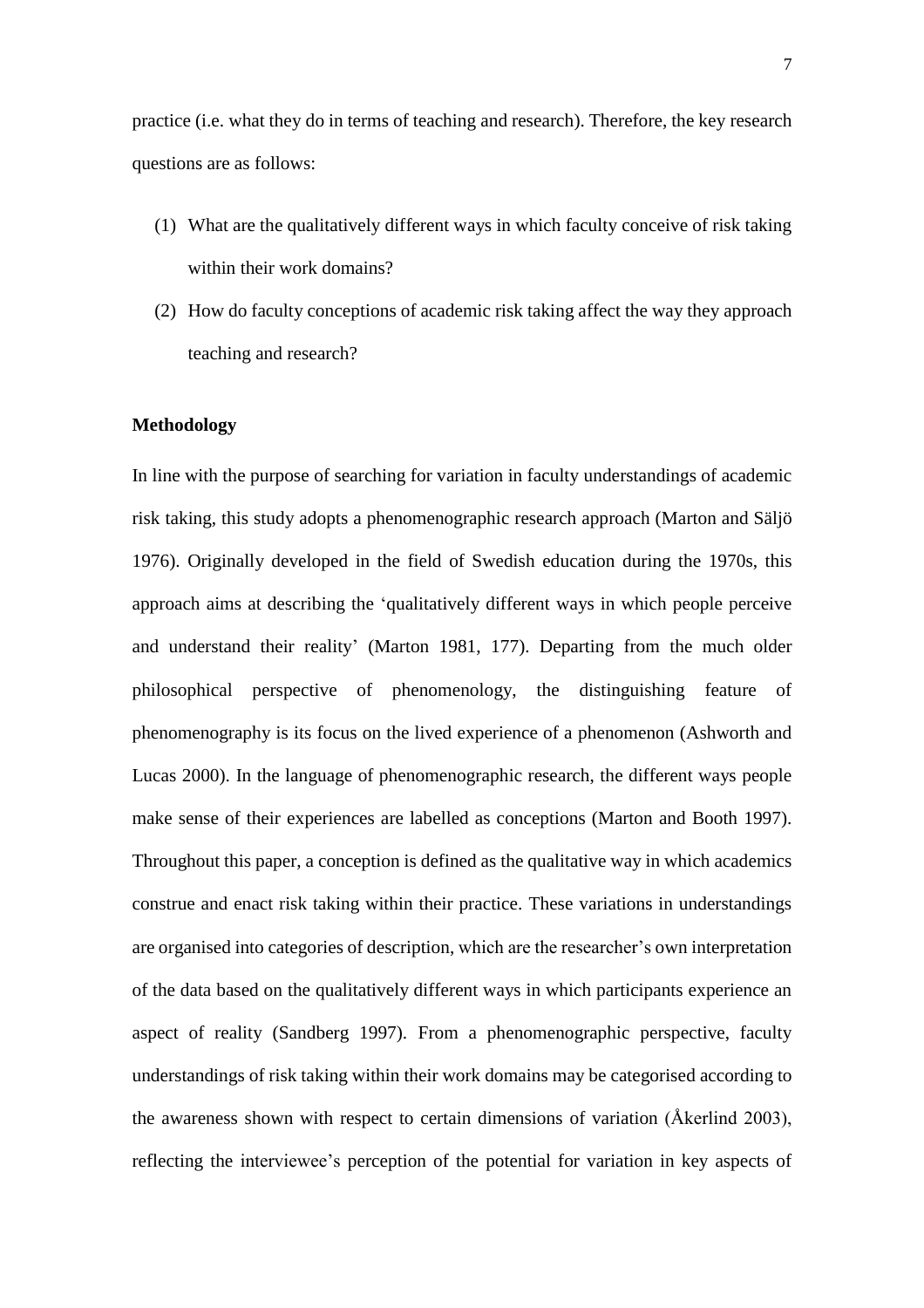academic risk taking (Marton and Booth 1997). Each category of description represents a holistic understanding of academic risk taking and consists of a referential component, in which the underlying meaning is gauged, as well as a structural component, where the structure of awareness underpinning the participant's lived experience is established (Marton, Dall'Alba, and Beaty 1993). In turn, the structural component of each category is constituted by an internal horizon – the focus of the participant's awareness (Pham, Bruce, and Stoodley  $2005$  – and an external horizon – 'that part of the world beyond which participants, who are looking at the world in a particular way, do not see' (Bruce, Pham, and Stoodley 2004, 224). Finally, the inter-relationships between the categories of description are represented in an outcome space of experience and understanding (Francis 1996), which illustrates the logical ordering of the categories based on their referential and structural components (Marton, Dall'Alba, and Beaty 1993). Therefore, the outcome space developed in this study represents faculty members' collective awareness of what constitutes risk taking in their practice.

# *Sample selection*

To reduce extraneous variation and understand 'what the case might be' (Gomm, Hammersley, and Foster 2000), we focused on a single, high-profile university. The university is considered as an instrumental case of an institution that, while being research-led, places particular emphasis on the learning experience and satisfaction of its students. As the epistemological stance of phenomenography suggests (Marton 1995), within-case sample selection was driven by the need to ensure the maximum possible variation in conceptions. This is consistent with the literature on risk taking, which submits that 'individuals can respond to the same socio-structural and natural/material context in different ways' (Zinn 2015, 103). A purposive sample of 20 academics on teaching and research appointments was selected. The number of faculty included in the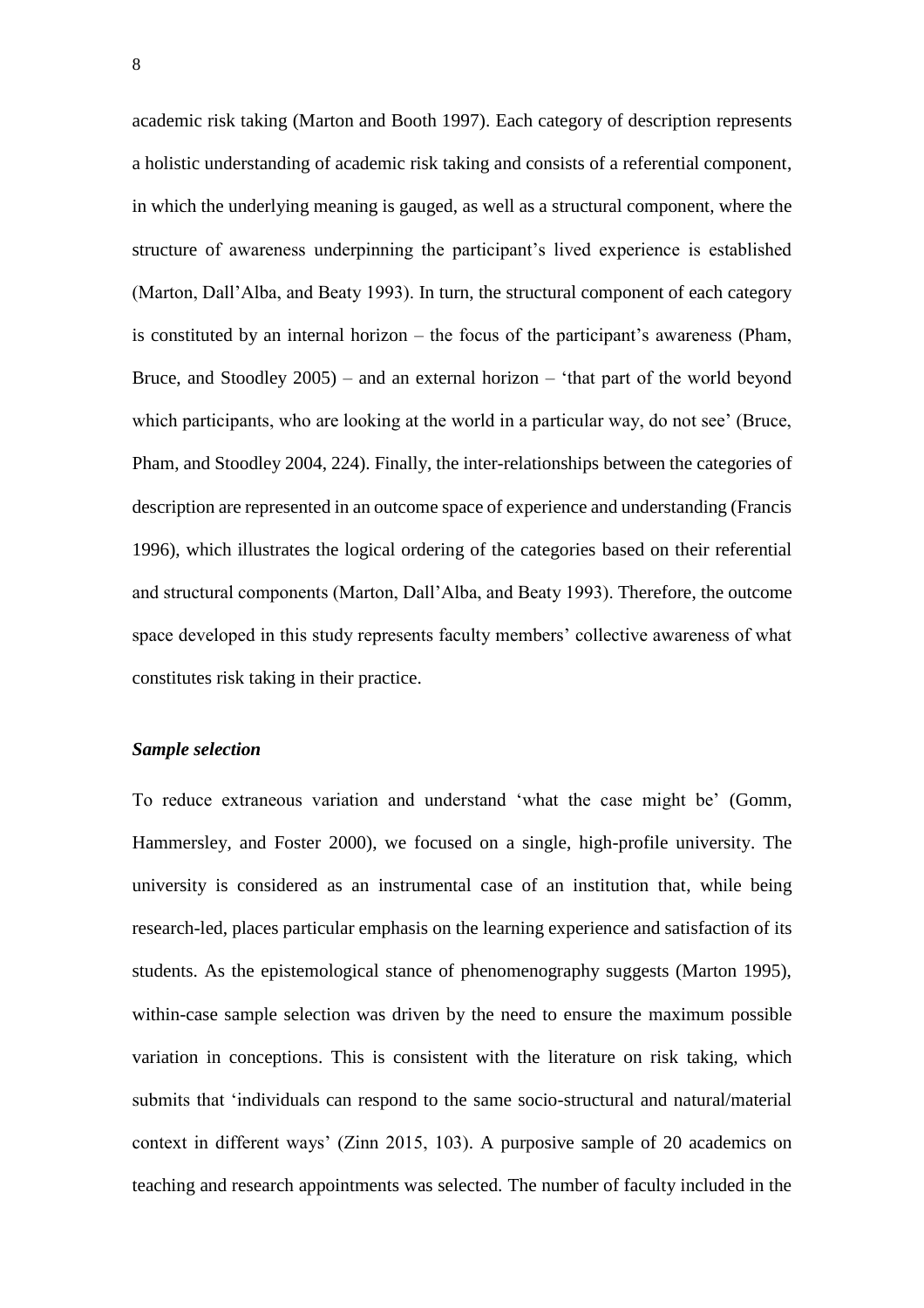sample was based on the results of previous phenomenographic studies, which indicate that variation in experiencing a phenomenon tends to reach saturation at around 20 participants (Sandberg 2000; Shreeve 2010; Wright, Murray, and Geale 2007). Interviewees represented a mix of genders, language backgrounds, tenure, disciplines and positions within the university hierarchy. Specifically, 11 faculty members were male and 9 were female, while the average time spent in academia was about 16 years. Concerning their seniority, the distribution is as follows: 2 research fellows, 2 lecturers, 9 senior lecturers, 4 readers and 3 professors. Disciplinary interests were spread over cognate domains such as applied psychology, corporate finance and mathematical modelling. In addition, the sample included academics with various degrees of experience in terms of publications and research grants, alongside doctoral student supervision.

## *Data collection*

To encourage an open and deep account of the participant's lived experience of risk taking in their practice (Booth 1997), data were collected through semi-structured, in-depth interviews, which were undertaken at the participants' workplace. Each interview lasted around one hour and was recorded, transcribed verbatim, and content-checked for accuracy with the interviewee. In an attempt to establish a community of interpretation between the researcher and participants (Apel 1972), the interviews started with a discussion of the purpose of the study as well as a series of background questions. To capture both the referential (what) and structural (how) aspects of conceptions (Marton, Dall'Alba, and Beaty 1993), interviewees were asked to elaborate on what academic risk taking meant to them, how they enacted it in their practice and why they did things in a certain way. As virtually no study exists on conceptions of academic risk taking among faculty, the approach to data collection was deliberately broad and questions were aimed at orienting participants towards the phenomenon, while allowing them to structure it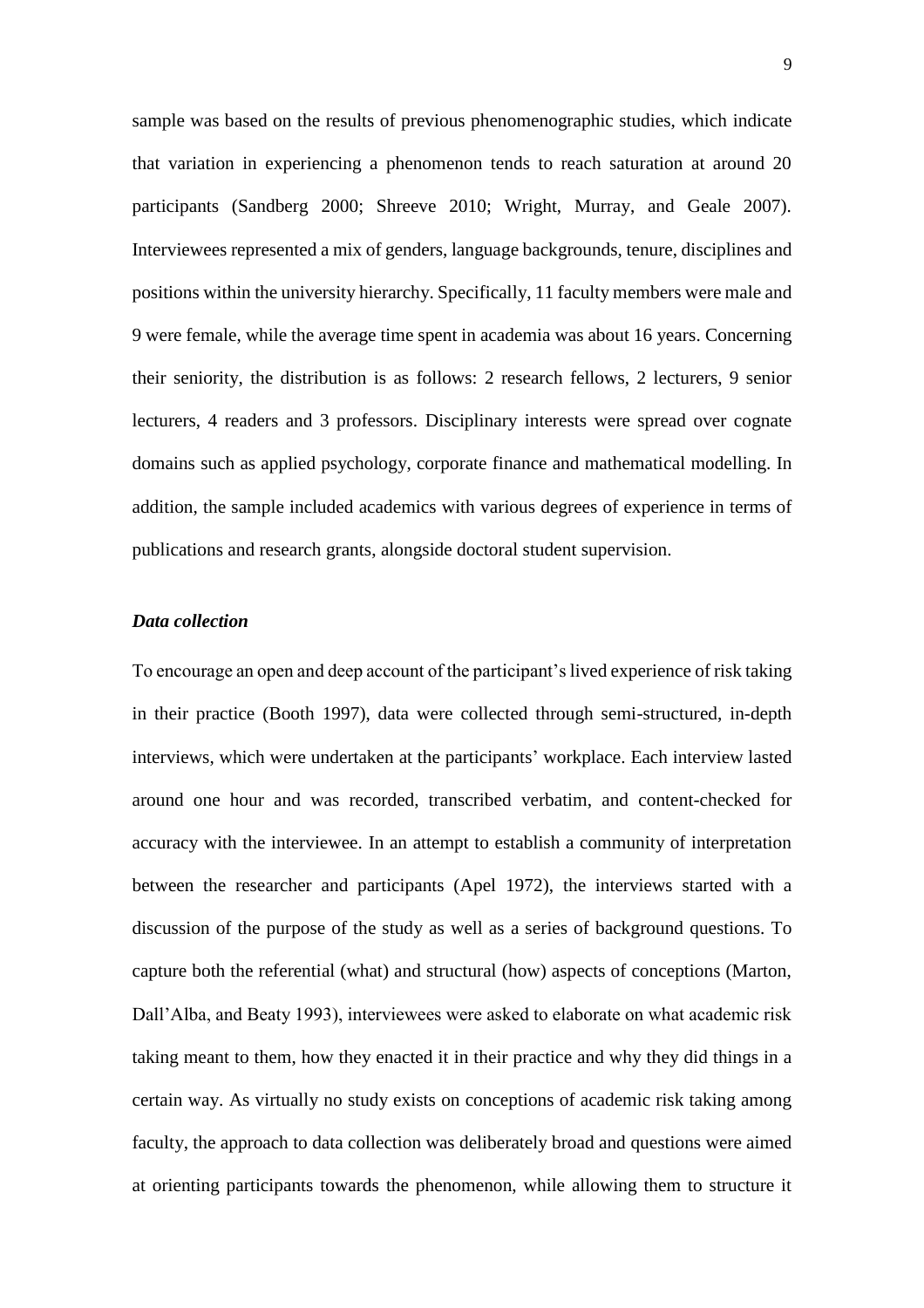based on their own experience. Therefore, the interviews centred primarily around examples of academic risk taking volunteered by participants, with follow-up questions such as, 'What do you mean by that?' or 'Can you tell me a bit more about that?' in order to assess the meanings held by interviewees and to probe further elaboration of the topics.

#### *Data analysis*

The starting point of our analysis was the development of a general grasp of faculty conceptions of academic risk taking. In line with the suggestions of Ashworth and Lucas (2000), we endeavoured to reflect the emphases and emotions of participants by listening to the recordings several times instead of analysing directly from the text. Each transcript was then read several times and interviewees were tentatively classified into different groups according to their understandings of academic risk taking. Since the start of the analysis, we tried to ensure that our findings were the product of the participant's lived experience by being reflexive (Clegg and Stevenson 2013), holding back our own presumptions and continuously checking that our interpretations were grounded in the text. Once we became familiar with the entire set of interviews, we moved on to systematically explore what each faculty member conceived of as academic risk taking. The focus of this second step was on capturing the referential aspect associated with each conception in relation to the overall context in which a given statement was made. After searching for variation in meanings among participants, we followed a similar approach to explore the structural aspect of conceptions. During this phase, we re-read each transcript with the purpose of discerning the basic meaning structure characterising the qualitatively different ways of understanding academic risk taking. Finally, we analysed the transcripts once again, this time alternating between what faculty perceived as risktaking behaviour within their work and how they made sense of that behaviour. At this stage, each transcript was simultaneously checked against 'the what and how' of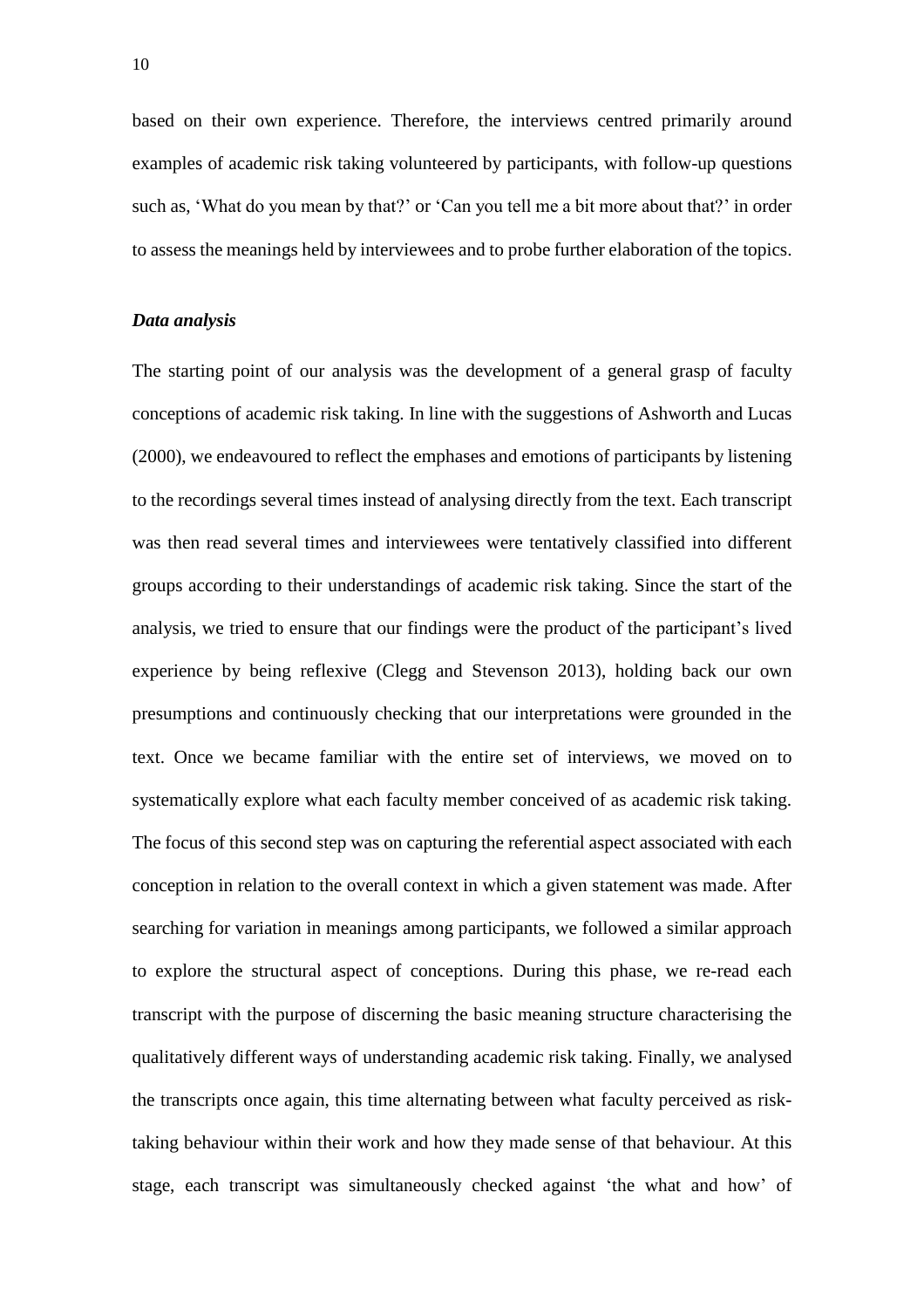conceptions with the aim of arriving at a stable set of categories of description (Miles and Huberman 1994). This iterative process continued until we were in agreement that we had established the most faithful interpretation of each participant's lived experience and no further regrouping was required. The quotes presented in the following section are illustrative of the points made by the participants and represent their sentiments as to risk taking in their practice.

#### **Findings**

In our interpretation, four categories of description – which we labelled as Category 1 through to 4 – emerged from the interview transcripts. These focus on the lived experience of academic risk taking as 'experimenting with things', 'being intellectually opportunistic', 'challenging conventional wisdom' and 'doing what you feel is right'. The qualitatively different ways of seeing academic risk taking among faculty can be organised into an outcome space (Table 1), which represents the logical relationships between the categories according to their referential and structural components (Marton, Dall'Alba, and Beaty 1993). In line with previous phenomenographic research (Brew 2001; Bruce, Pham, and Stoodley 2004; Wright, Murray, and Geale 2007), the outcome space developed in this study should not be interpreted as a hierarchy of increasing comprehensiveness of conceptions, but rather as a widening of awareness across the categories (Marton and Booth 1997). The variation along the two structural components of each category of description (i.e. the external and internal horizons) can be gauged in Table 1 by progressing down the rows. As one moves from Category 1 to 4, the external horizon (Bruce, Pham, and Stoodley 2004, 224) expands progressively from the individual (Category 1) to the university community (Categories 2 and 3) to society at large (Category 4). Differences are also found in relation to the internal horizon (Pham, Bruce, and Stoodley 2005), since descriptions foreground knowledge and skills (Category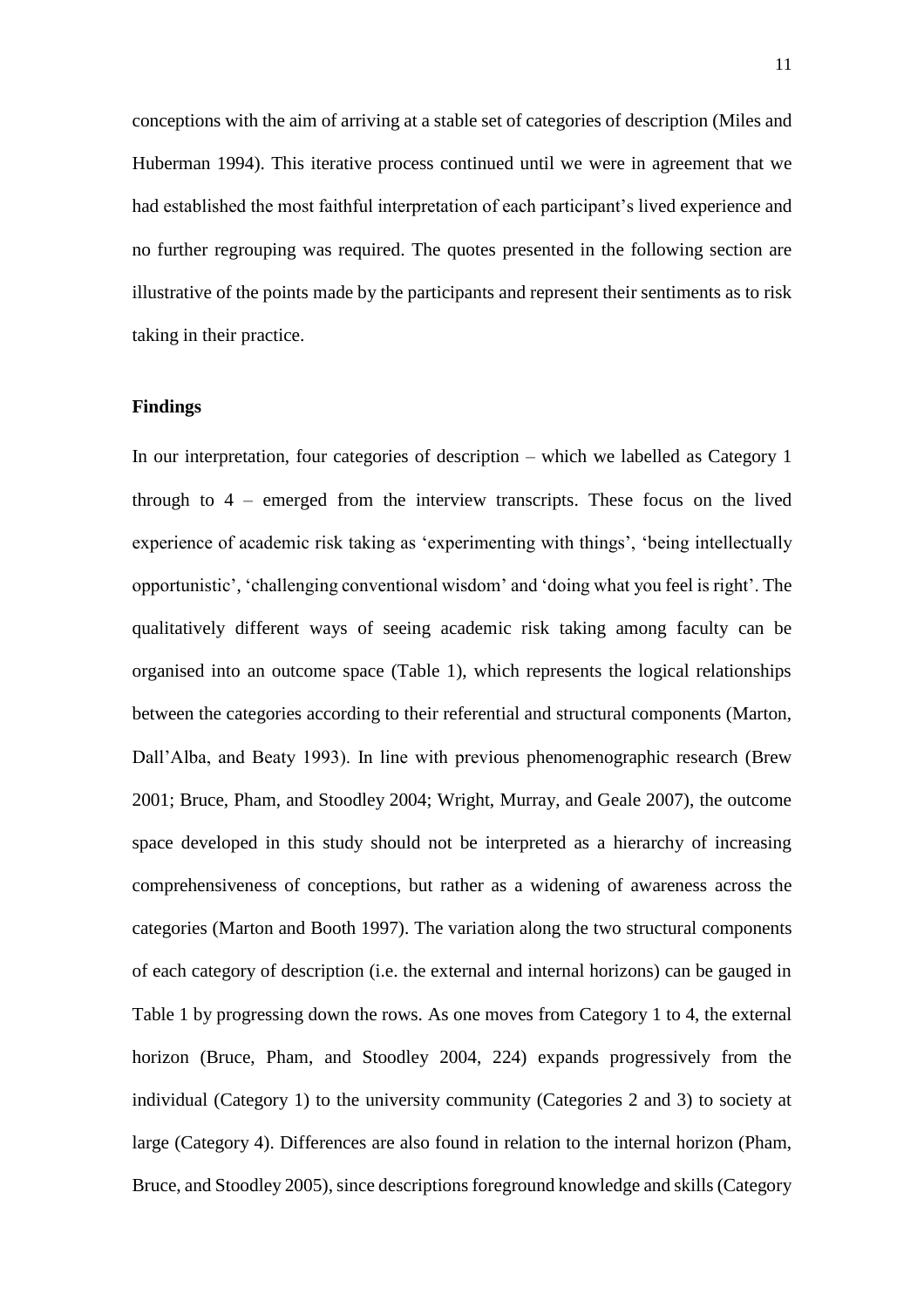1), capabilities and reputation (Category 2), student learning and disciplinary advancement (Category 3), and contribution to the common good (Category 4). At one end of the spectrum, the statements in Category 1 indicate that the knowledge and skills possessed by the individual academic are central in awareness, whereas the progress of the discipline is generally considered by faculty as less relevant to their lived experience of academic risk taking. At the other end of the spectrum, descriptions included in Category 4 are characterised by a shift in focus from personal skills and capabilities to the contribution to society, suggesting that academics' awareness is directed towards the benefits for a larger social group.

The analysis of the interview transcripts reveals that the qualitatively different ways of conceiving of risk taking within academic work tend to vary along four major dimensions:

- how participants explain the motivations behind their risk behaviours (*determinants*);
- what they perceive the consequences of their actions to be (*outcomes*);
- the extent to which the combination of determinants and anticipated outcomes is translated into risk management practices (*coping mechanisms*); and
- how the interplay between determinants, outcomes and coping mechanisms alongside the underlying risk behaviours – is affectively experienced (*feelings*).

Although the set of categories may be stable and generalisable across situations (Marton 1981), there is evidence that an individual may bring certain elements of his/her lived experience into the foreground and push others to the background of awareness, depending on the context. While most of the interviewees are associated with two or three categories, none of them appear to span all four. The variation in faculty ways of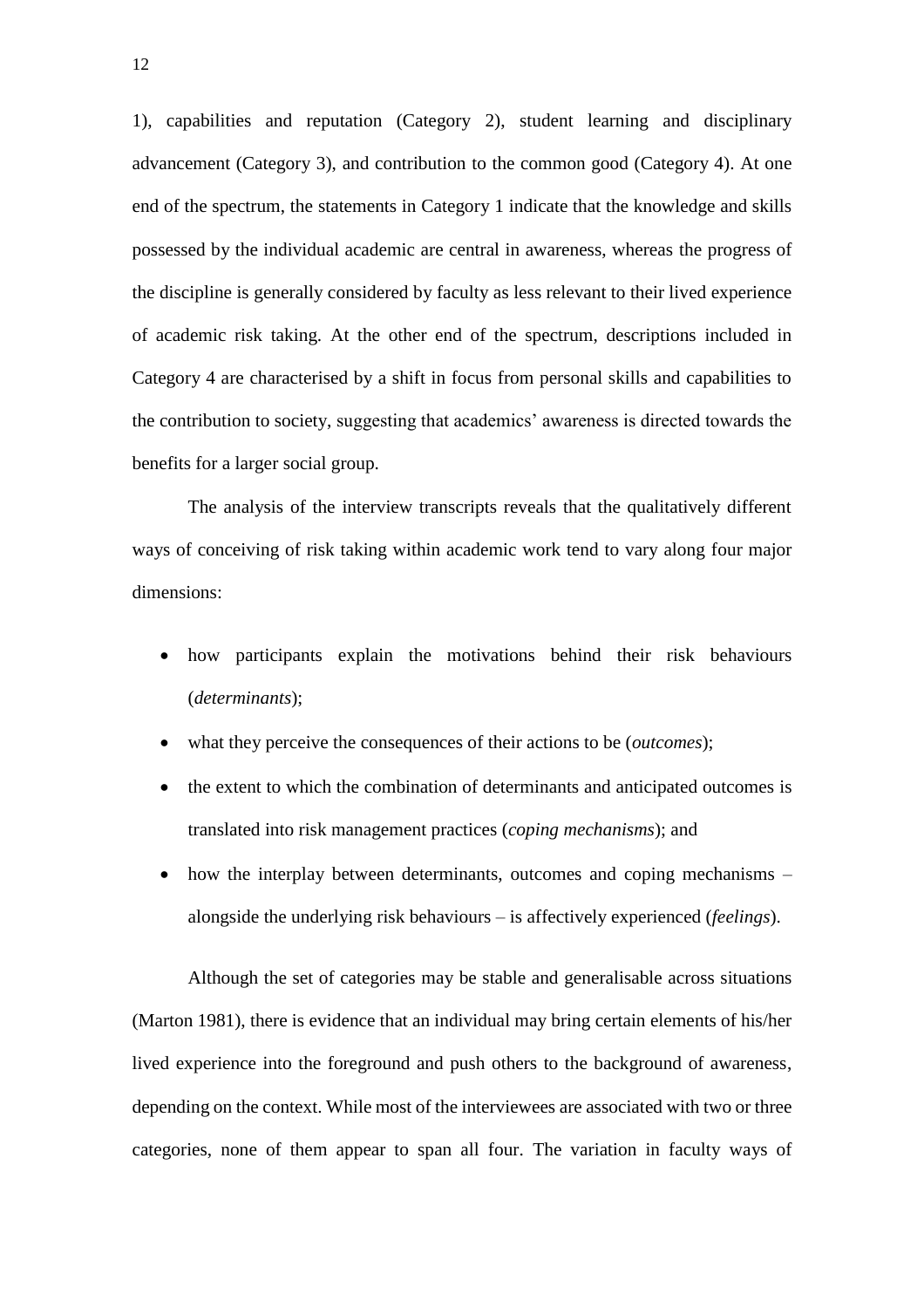understanding academic risk taking is elaborated below through the use of illustrative quotations (the first number in the reference attached to each quotation corresponds to the individual academic, whereas the second number indicates the transcript page).

[Insert Table 1 about here]

### *Category 1: academic risk taking as 'experimenting with things'*

In conceiving of academic risk taking as 'experimenting with things', the meanings embedded in the first category refer to courses of action that are perceived to go beyond what faculty are familiar with. Examples include the application of new teaching methods, the start of new research projects and the intake of new doctoral students.

I try new things in the classroom and I try new case studies, I might write new… because of the work that I do… we do a lot of doing in the classroom, because it's mainly quantitative… So, every time you try something new at some level, you take a risk. (A11.2)

I suppose it is the willingness to do new courses, start new courses or even in class explore new methods that you're not used to... you know... innovation for yourself. (A16.2)

Interviewees holding this conception construe academic risk taking around their perceived knowledge and skills, suggesting that the individual is central to the focus of awareness. Although the context within which faculty are working is viewed as partly influencing their behaviours, the statements in this category generally point to individual traits as the main determinant of academic risk taking.

When calls for proposals come in... having the courage... to say... 'Yes, I'll take this' and there is an example of a project I've been working on recently that wasn't squarely in my area of interest, but the project came in and… (A12.4)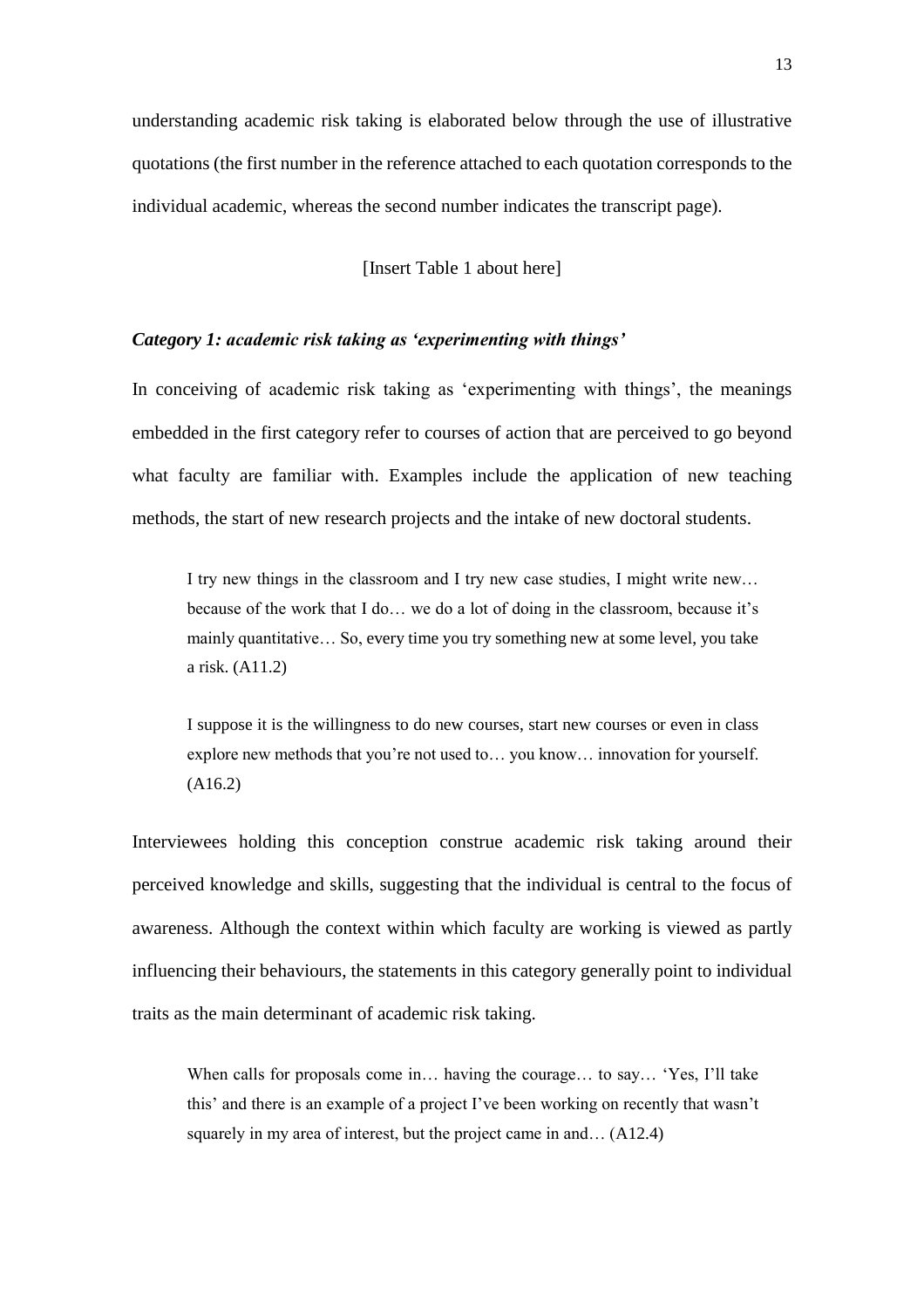I think there's something about courage, about the need for courage. (A14.3)

Academic risk taking is experienced as a process whereby faculty members can not only extend their knowledge and skills, but also fulfil the requirements of their job. At the same time, the interviewees' descriptions highlight that the engagement in new and less familiar activities might hinder their career progression (e.g. due to lower student satisfaction).

Certainly, from a teaching point of view, it's about improving what I do… from a writing bids and writing publications point of view, it's part of the job… if you don't take them, you don't move forward. (A11.5)

You've got to take risk to learn… This way I explore, I learn… even though it's risky… It's risky in terms of… students' feedback, very much so… I think I suffer for it. (A16.4)

The benefit is, when it works, you've extended your repertoire. The drawback is first of all you could fall flat on your face… The other drawback is it takes an immense amount of time doing the risk mitigation. (A17.4)

The mechanisms adopted to cope with the identified risks encompass investing time in preparation, as well as collaborating with and seeking advice from more experienced colleagues. Feelings associated with academic risk taking in teaching, learning and research activities vary from a sense of achievement about the learning process to anxiety over possibly failing to meet the requirements.

I'm very nervous, but I'm also conscious and aware that I have to take the risk. I cannot just stay and do the same things that I'm doing at the moment. (A4.7)

I wouldn't say I found it particularly comfortable, but it is a very nice feeling when you get money awarded to do some research or you get a paper published. (A11.7)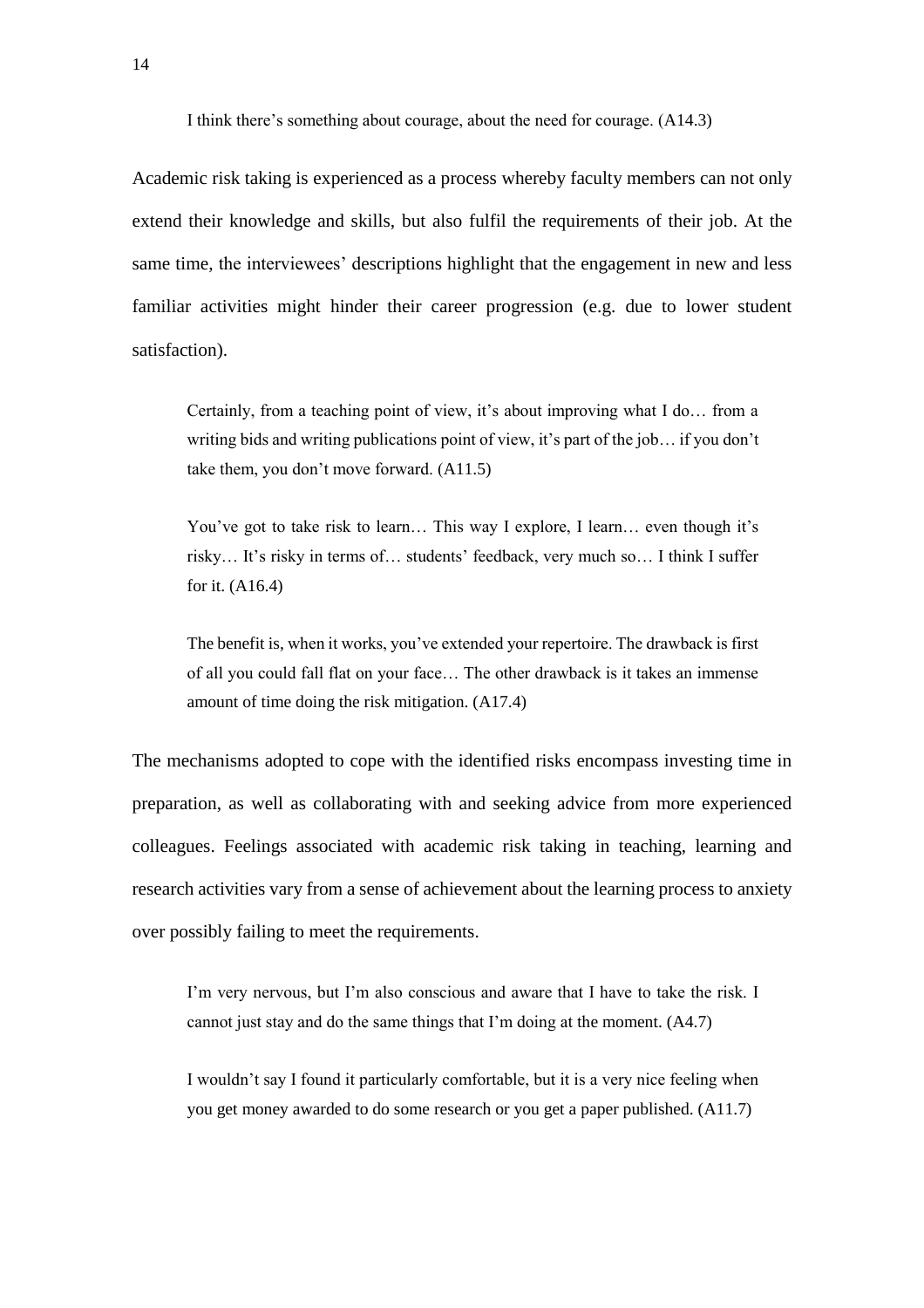#### *Category 2: academic risk taking as 'being intellectually opportunistic'*

In the second category, which characterises academic risk taking as 'being intellectually opportunistic', interviewees stress the need for individual academics to find a 'market niche' (A5.2) within which they can develop their capabilities and build their reputation. In defining academic risk taking as 'intellectual entrepreneurship', the following quotation makes an interesting analogy between an academic and an entrepreneur.

It's finding that niche, where you're able to make your special, unique contribution. For me, that's very much what academic, or intellectual entrepreneurship, is about and in that sense, that's one way and I think the core essence of, if you like, risk taking… I do think it is about really having a judgment as to where the opportunities are and then going for it. Just as an entrepreneur would take that sort of risks in business settings, so too should an academic. (A5.2)

Departing from the first conception, the statements in this category indicate that academic risk taking may be the result of a combination of personality traits and external influences, predominantly institutional forces. This seems to suggest that, while interviewees may adapt their risk behaviours to the changing university context, this process occurs within the boundaries of their holistic understanding of what constitutes academic risk taking.

The motivator of taking risk is… because you believe… if it comes to the paper… that you've got something there and sometimes it is a bit of instinct that you need to follow in research... on the other hand, with the climate being more competitive, less resources, universities needing research money, there's a pressure in terms of the REF… I think people have become more creative and maybe that brings risk with it. (A18.8)

In viewing risk taking as a prerequisite for becoming successful academics, interviewees typically emphasise the benefits for career advancement that may stem from academic risk taking. Besides allowing to establish oneself as a 'thought leader' (A5.8) in a particular area, these encompass more extrinsic benefits such as advancing the discipline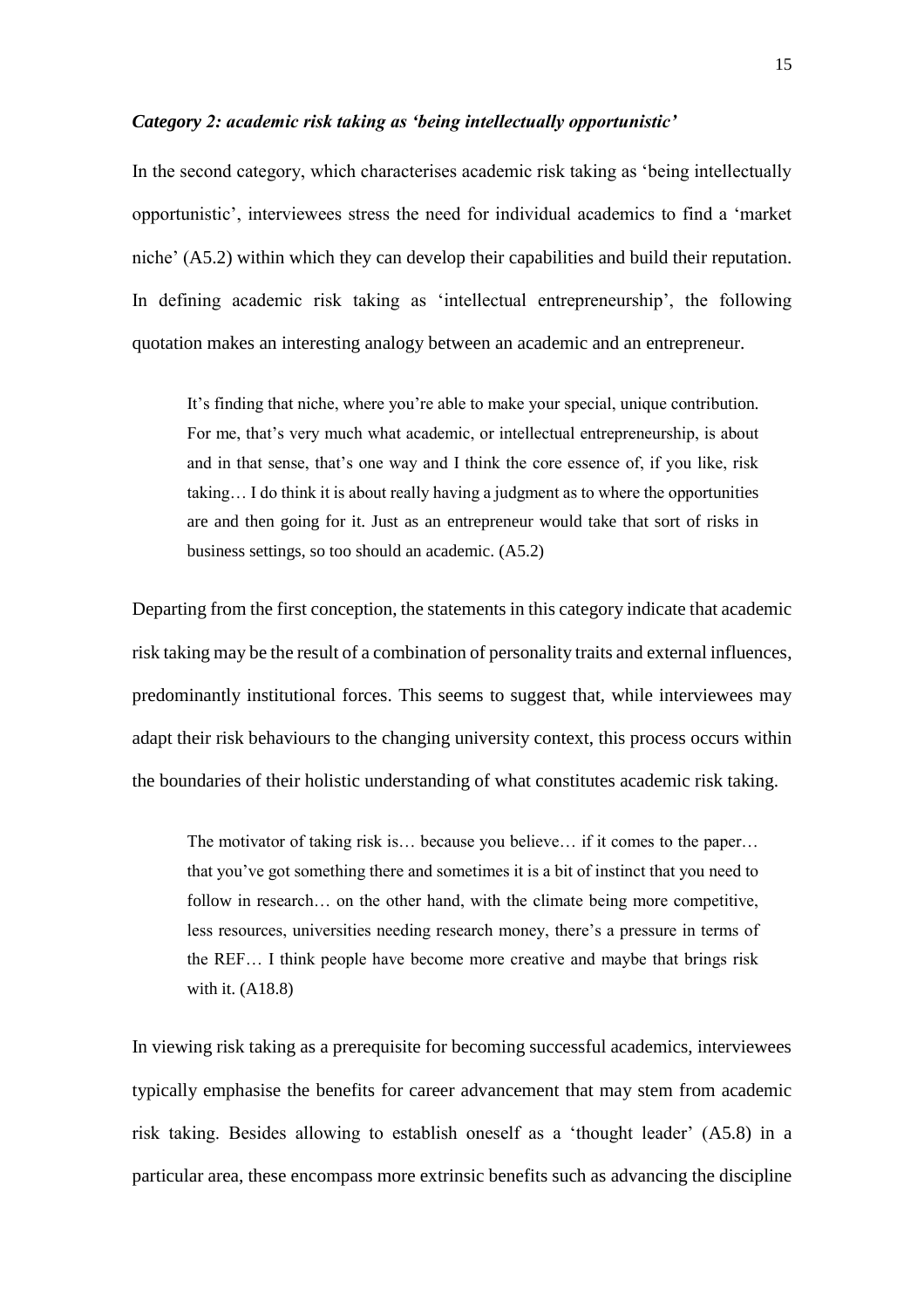and contributing to knowledge. Overall, the existence of extrinsic benefits alongside more individualistic goals points to an expansion of awareness from the individual academic to the university community as we move from Category 1 to Category 2. Notwithstanding this, student and societal needs appear to be absent from the focus of awareness.

The risk of failing to take that kind of risk is potentially working in an overtraded market, where there are hundreds, if not thousands, of people doing the same research that you're doing. (A5.3)

It's, I guess, progressing, making contribution and… adding value to your discipline and pushing the boundaries. (A18.8)

Faculty possessing this conception observe that their ability to identify opportunities aligned with their passion has increased over the years as they gained more experience. Moreover, they point to a number of coping mechanisms that are put into practice in an attempt to mitigate the risk of choosing the wrong course of action.

For the individual academic and particularly the young, emerging, early career academic… it makes a huge difference if one has a mentor or more than one mentor… it may mitigate the academic taking courses of action which are going to lead nowhere. (A5.4)

A small paper went to a small conference, got some feedback and actually the initial one was presented here in a seminar, which proved very useful. (A18.4)

In this category, academic risk taking involves feelings varying from self-fulfilment to a sense of insecurity, depending on the extent to which the decisions taken are perceived to be enabling the establishment of oneself in the field and the progress of the discipline.

#### *Category 3: academic risk taking as 'challenging conventional wisdom'*

Descriptions of academic risk taking as 'challenging conventional wisdom' underscore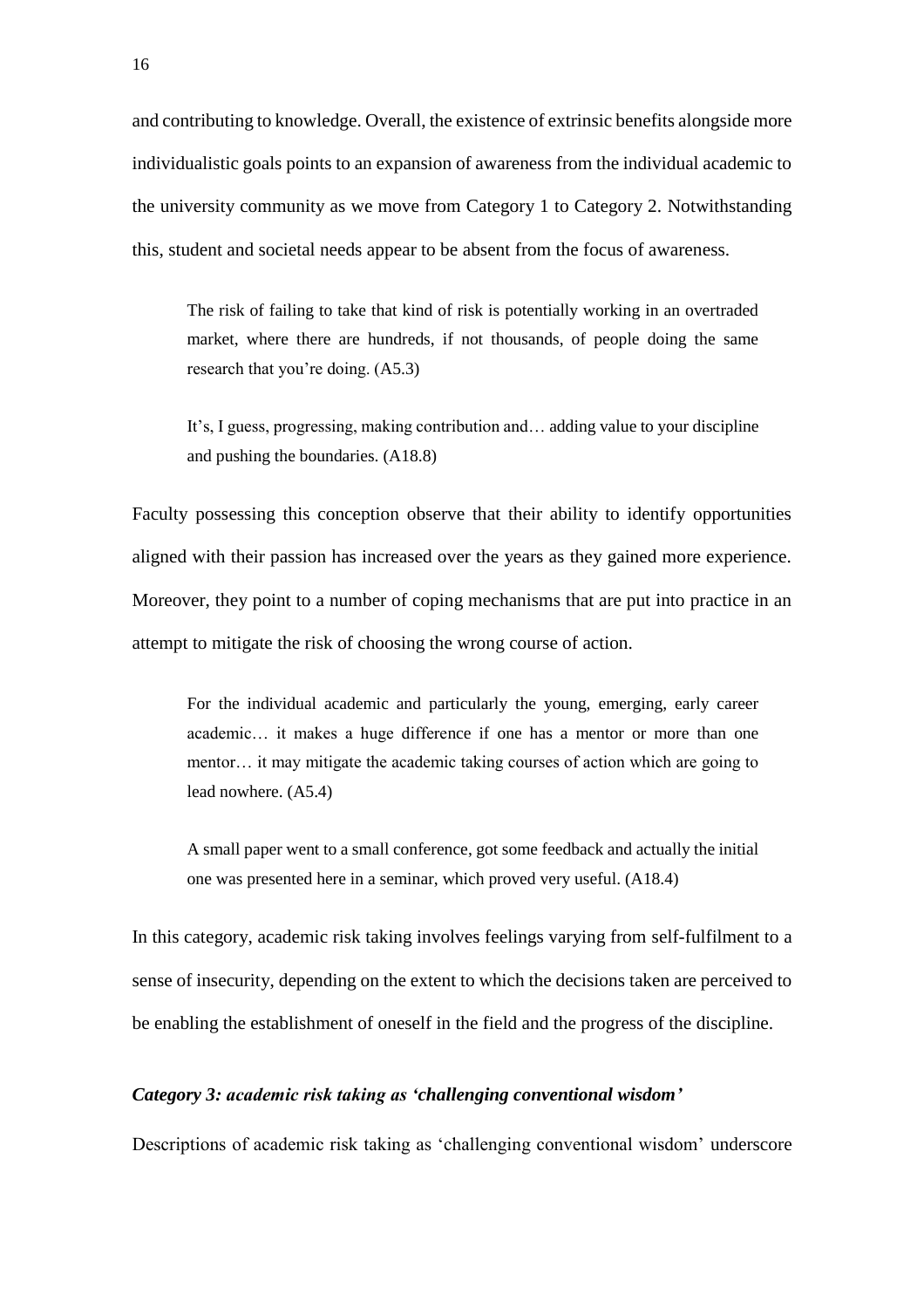behaviours that question widely held assumptions about the nature of reality. While viewing the departure from the status quo as key in research and teaching, interviewees holding this conception feel that their actions may upset entrenched expectations and increase the risk of failure.

An example I can give you is whether you want to engage in an [research] area... which is beyond your comfort zone... And some people... tend to move towards another kind of direction, even though they are not very comfortable with that, OK? So, this is risk taking. (A2.1-2)

I need to challenge students and sometimes I do this in a very direct way in order to at least ask the students to free their mind and think beyond conventional wisdom… in order to just make them think… that there's something else out there. (A3.4)

The quotes in this category share with the previous ones the intrinsic nature of the drivers explaining risk behaviour (self-efficacy and immediate rewards). However, there is evidence of a shift from an almost exclusive focus on the individual academic to a greater concern for the implications that risk taking may have for student learning, the advancement of the discipline and the organisational reputation. This evidence suggests a widening of the external horizon compared to Categories 1 and 2.

In research, maybe you'll be researching new things or making new links across different areas that haven't been made before... In teaching, maybe the students are getting more interesting stuff. (A15.8)

In terms of research... if you're willing to take some risk and to go... beyond your comfort zone, then you get involved with different kinds of projects which can be very beneficial [for the university]. (A2.6)

With the research project you often have an idea that you want to get across, but... there's again the expectations of a client. So, do you go with these expectations or do you contradict their expectations, saying 'But we could do it differently'? (A3.4)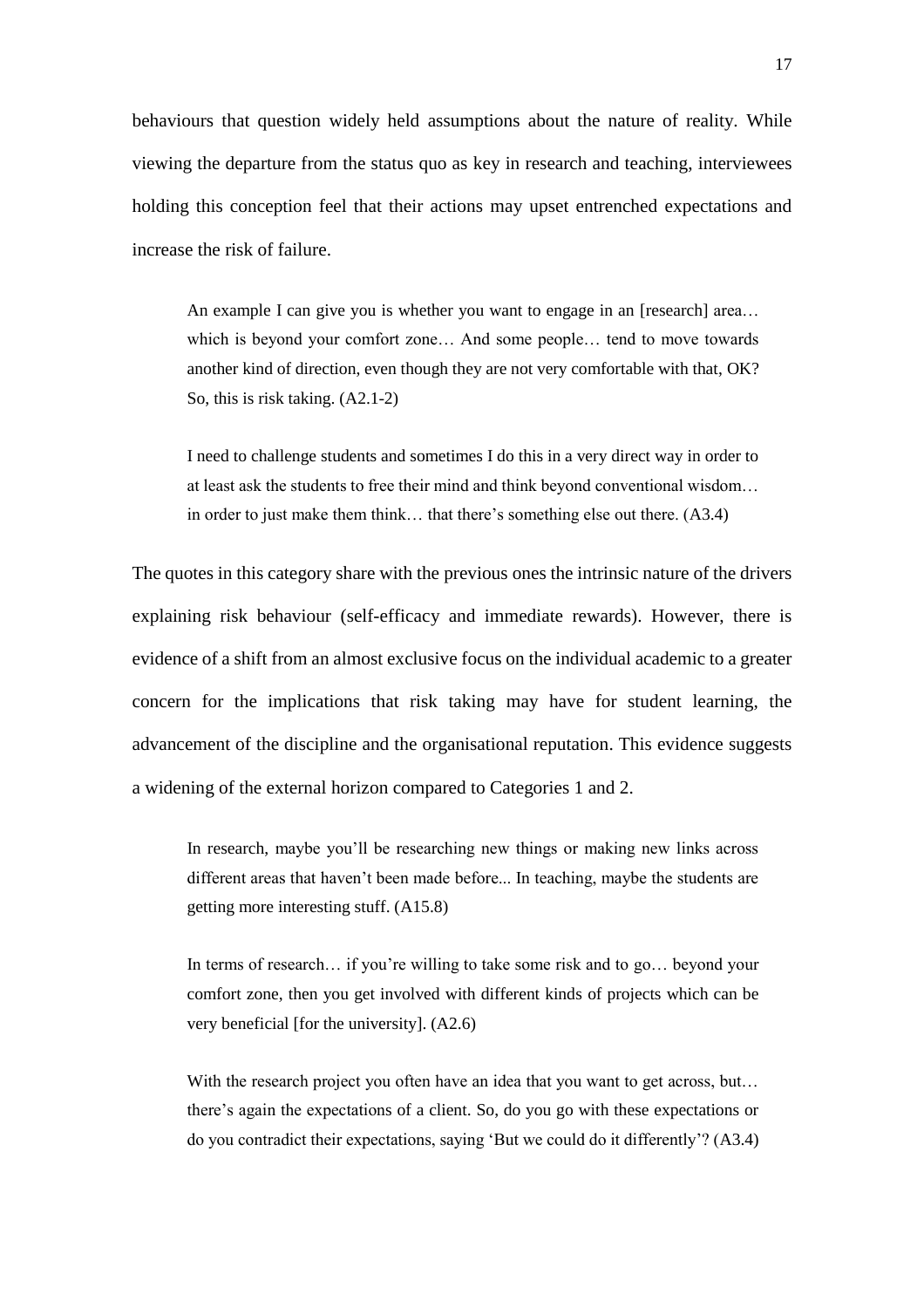Whilst academic risk taking in teaching and research is sometimes accompanied by feelings of frustration, anxiety and fear, interviewees are generally able to devise risk management practices that allow them to successfully 'play the game' (A2.11). These include the use of rhetoric, the development of a better understanding of the student population and the reflection over how ideas that break with existing logics may be introduced.

Academia nowadays is predominantly mainstream, so for somebody who is heterodox, then he has to... just try and develop some kind of rhetoric, of a discourse. (A2.12)

It's thinking through the process of how you introduce this, thinking about the particular population, thinking about the different learning types, thinking about how you structure the learning process, how you measure it, how you evaluate it and so forth. (A15.12)

You try to introduce [an idea which is different from the mainstream] slowly into different, not in one paper. (A20.2)

## *Category 4: academic risk taking as 'doing what you feel is right'*

The fourth category concerns descriptions that relate academic risk taking with the pursuit of personal ideals and values, such as the solution of real-world problems, the advancement of a social cause or the contribution to the good of society at large. In construing academic risk taking as 'doing what you feel is right', the quotations in this category emphasise the tensions between what faculty perceive as their professional identity and the institutional requirements – the 'rules of the game' (A19.1) –underlying the context within which they are working.

[Academic risk taking means] being brave, being outspoken about what you think and you believe is right… Obviously, going for the good of society, because you're taking the risk for the common good, not just for yourself, and, so, I associate risk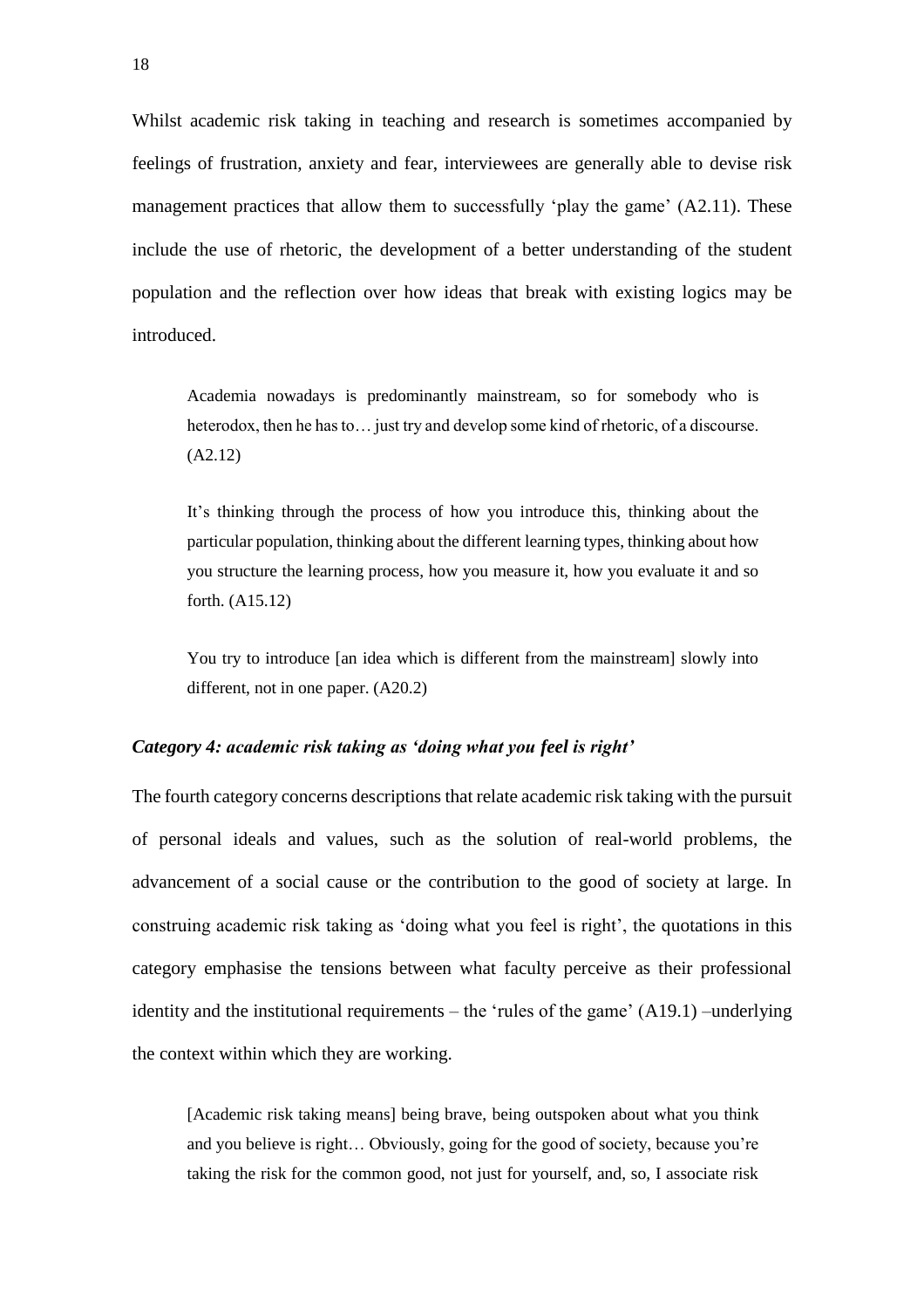taking for the good of… the discipline, society or someone that is not you and to progress the knowledge in the field or to help us all get better… (A10.1)

I like to engage with practitioners… that in some ways is counterintuitive by the rules of the game. The institutional forces make it very clear that if you want to play in the academic circles… you have to basically 'publish or perish'. (A19.1-2)

Notwithstanding the perceived conflict between personal beliefs and institutional forces, the anticipated benefits act as a key motivating factor behind academic risk taking. Moving away from the previous conceptions, this category is distinguished by an altruistic focus on the benefits to a wider social group alongside more intrinsic reasons. Conversely, the skills and capabilities possessed by faculty members are not in the focus of awareness. Interestingly, the negative outcomes that might result from engaging in relatively risky endeavours do not prevent some of the interviewees from following their ideals.

I understand the risks and I'm willing to accept them and then you would be talking about the risks in relation to career progression. (A7.9)

If you play it safe and you say… 'I'm just going to go for the three star, do the survey, meet the requirements and get it through…' that for me would be going against my beliefs, but… I would be playing the game and… I would be very good in my career. (A10.4-5)

Other statements in this category reveal a desire on the part of faculty to learn to cope with the changing institutional context which privileges certain types of behaviour. This suggests a continuous process of identity construction and deconstruction, involving significant emotional effort as well as self-questioning. Academic risk taking as 'doing what you feel is right' is experienced through feelings that range from passion and a sense of reward to scepticism, helplessness and demotivation.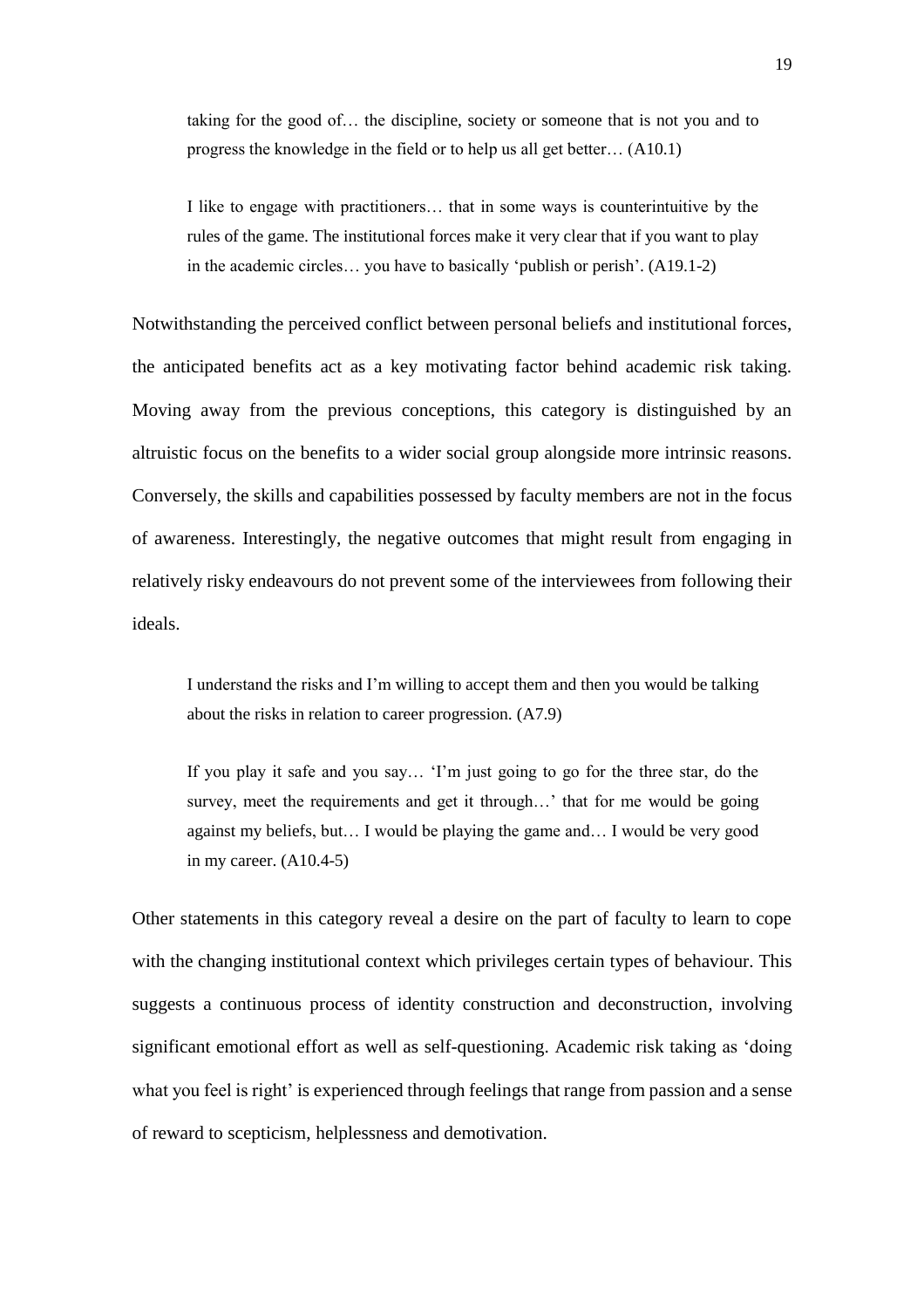It is much more rewarding to do research that you feel will have some benefits at the end. (A13.3)

In some ways it adds credibility and you feel more impactful… I feel more like where I should be… a bit like a medical doctor. Many of them are not only currently working with their customers, meaning the patients, but they're also directly doing research at the same time. (A19.13)

I do take the risks, because I'm passionate about the job, but I don't know if it's wise in this current environment. I think I'm still a bit romantic about the idea of being an academic and really doing good for the society. (A10.10)

# **Discussion and conclusions**

This paper set out to redress the lack of debate over the role that risk taking plays in academic practice by uncovering the qualitatively different ways in which faculty experience academic risk taking. By beginning to explore a complex domain of higher education that has hitherto been largely overlooked, this study makes a significant contribution by providing a conceptual basis for understanding what academic risk taking means to faculty and how such meanings may be enacted in professional practice. The variation in faculty members' lived experiences of academic risk taking as found in this study is summarised in Table 2. The key elements of the categories of description are reported in the columns, while a broadening of awareness is illustrated in the rows of the table. *Orientation* corresponds to the outer limits of awareness (i.e. the external horizon). *Content* denotes what academics perceive as the core essence of risk taking in their work domains. *Intention* represents the goal that faculty attempt to achieve when engaging in risk behaviours. *Strategy* refers to the way in which academic risk taking is enacted in their everyday tasks. Therefore, our findings indicate that, if the individual academic is central in awareness, faculty may perceive academic risk taking as venturing into unfamiliar areas with the aim of improving their knowledge, skills and competencies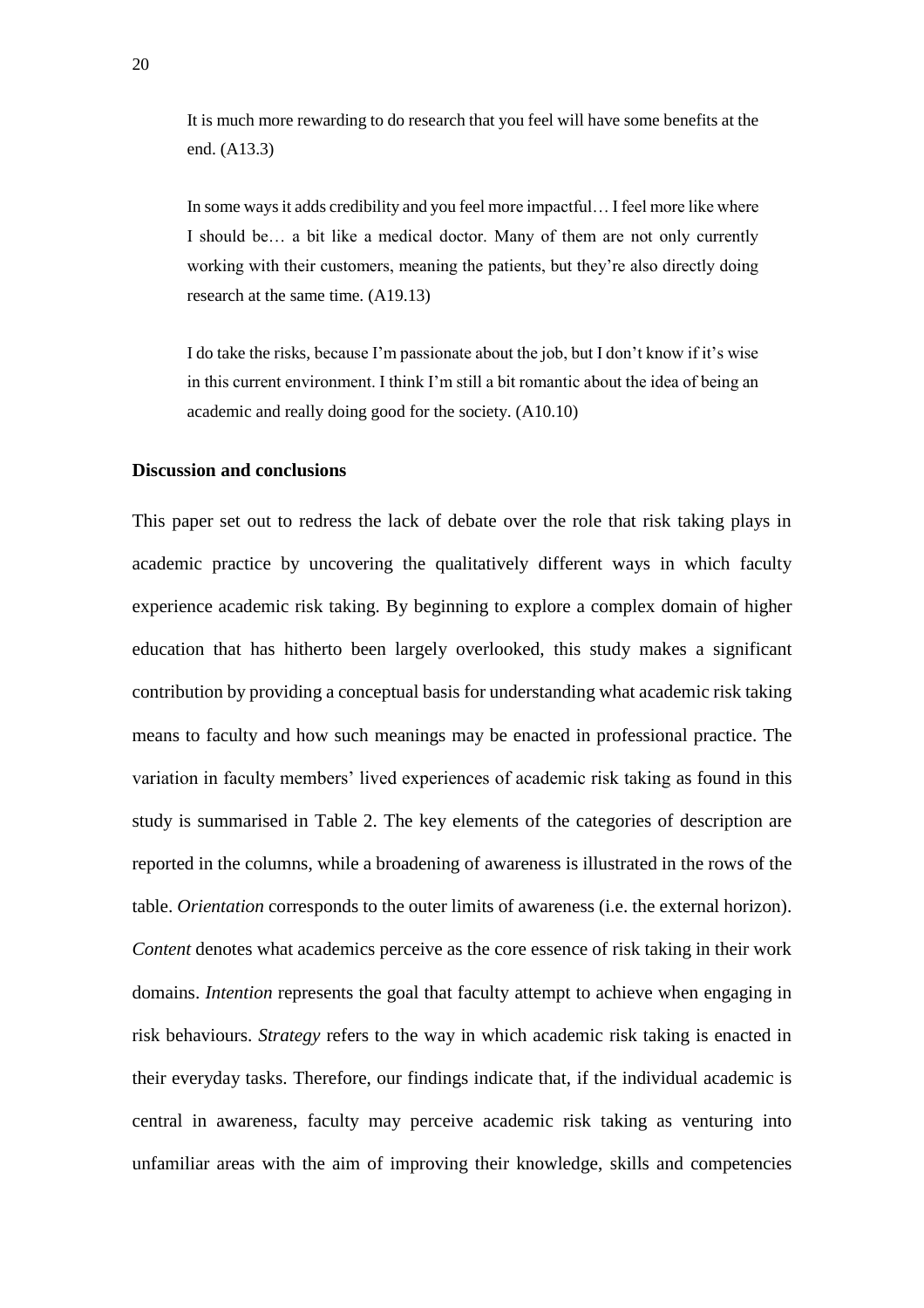relating to their professional activities. In instances where academics adopt an orientation towards the university community, academic risk taking is associated with the search for new opportunities and is enacted by departing from the status quo to enhance academic standing in the wider community. Lastly, when societal needs are the focus of awareness, faculty members may engage in risk taking behaviours by following their personal ideals and values in an attempt to contribute to the common good, even if their actions are perceived to go against institutional forces.

#### [Insert Table 2 about here]

Our results suggest that faculty understandings of what constitutes risk taking within academic practice have a bearing on the way they approach their teaching and research. First and foremost, the meanings that academics give to risk taking draw the boundaries of human agency by affecting the courses of action pursued and, by implication, the academic professional practice. Participants in our study point to a number of conduct patterns that may not be enacted if they are deemed inappropriate – or, as described by the interviewees, 'too risky'. These include entering a political argument, breaching personal or institutional values, or committing to research avenues that are perceived as not meaningful. Furthermore, our analysis reveals that the ways in which faculty conceive of academic risk taking indeed affect what they pay attention to (McWilliam 2007). While fundamental differences exist with respect to how individual meanings are enacted, perceptions about what is risky in academic endeavours result in the adoption of a range of coping mechanisms aimed at mitigating the identified risks. Moreover, the findings indicate that relatively similar tasks may be affectively experienced by faculty in a variety of ways depending on how they construe academic risk taking. Particularly noteworthy is the evidence that conceptions held by academic staff are being shaped by the increasingly managerial context within which they are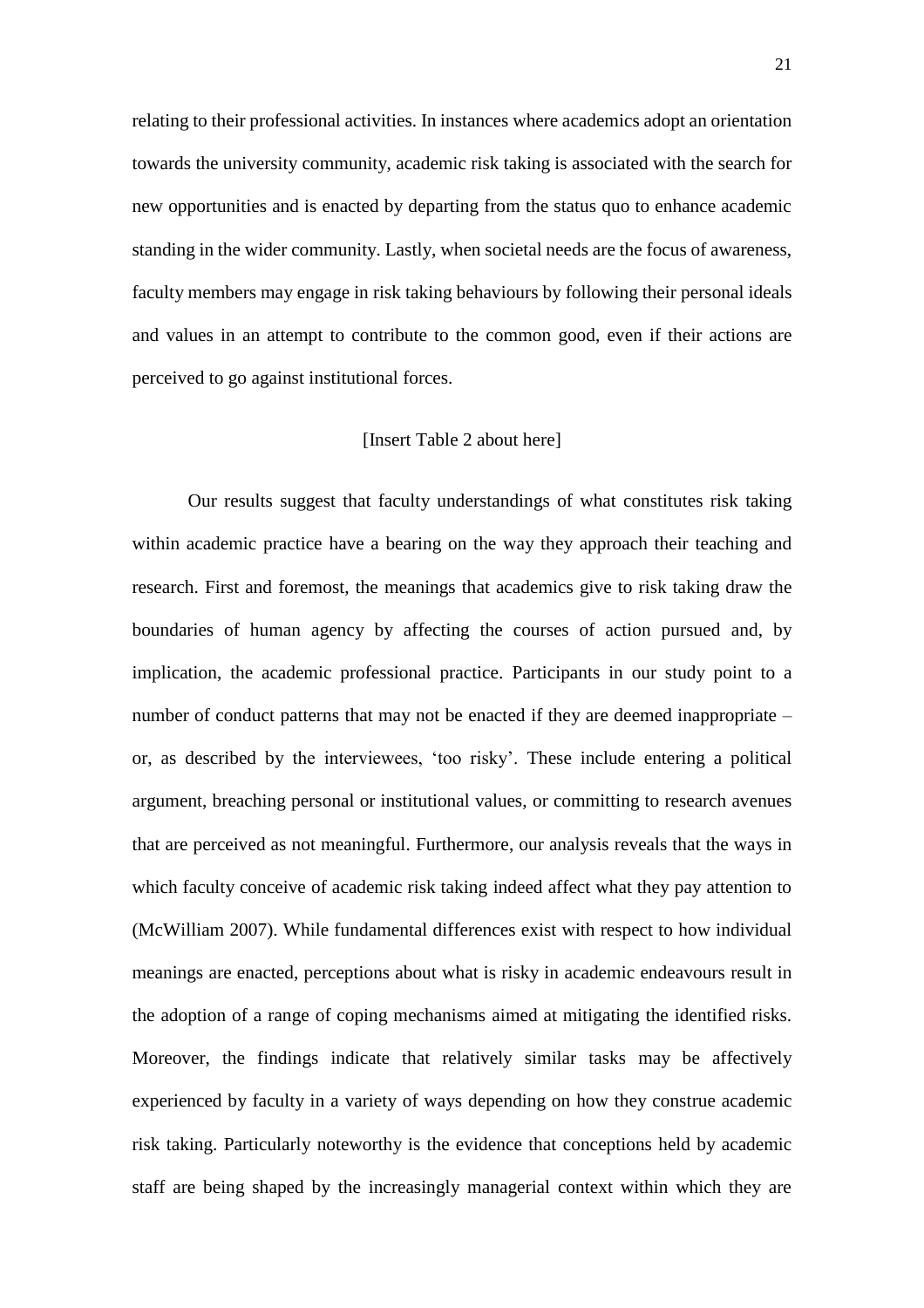working, which sometimes causes feelings of self-questioning, helplessness and demotivation. On this front, our results shed some light on the nature characterising some of the identity tensions experienced by academics (Knights and Clarke 2014), thereby adding to the growing literature on how faculty are seeking to manage their changing identities in light of the revised accountability requirements (Billot 2010; Winter 2009; Ylijoki and Ursin 2013).

The framework provided in this paper has a number of implications for academic practice. A major lesson is that there may be benefits in gaining greater awareness of and being sensitive to the qualitatively different ways in which faculty experience academic risk taking. By offering a typology and a lexicon for expressing variation in understandings, the conceptions unveiled in this research may encourage individuals to question the assumptions underpinning their meanings and reflect on the reasons behind their risk-taking behaviours. A more open dialogue among academic staff may also allow them to share some of the tensions that lie at the root of their lived experiences and learn about possible mechanisms to cope with these tensions. Furthermore, as the ways of construing academic risk taking are ultimately linked to conduct, the framework may represent a useful tool for discussion during the recruitment and performance appraisal of academic staff. In a similar vein, importantly, our findings suggest that the potential to improve how academics teach, undertake research or supervise students hinges on their conceptions of academic risk taking. As a result, training and development activities should provide faculty with a safe space for reflecting what academic risk taking means to them and how they enact these meanings in their practice. At the same time, novel insights into how academics make sense of risk taking in their professional practice in the face of a rapidly changing higher education sector can improve our understanding of how HEIs may respond to wide-ranging and deep institutional change. For this reason, the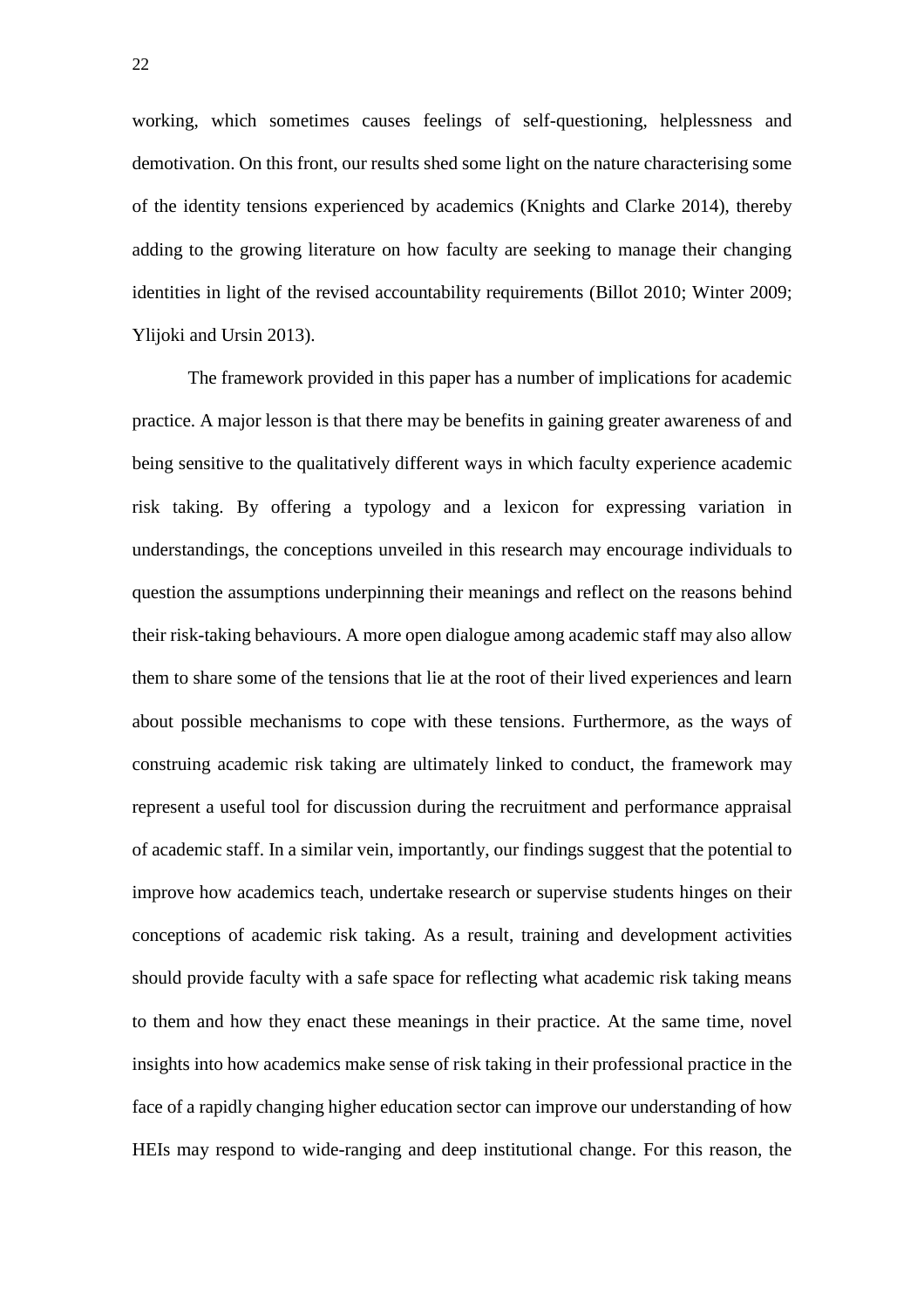framework developed in this paper can be used as a springboard for future qualitative and quantitative studies dealing with individual risk taking in HEIs at a time of unprecedented sector reform. Such studies could take several directions. These are outlined in the following section.

# **Avenues for future research**

Our hope is that this paper will contribute to new research avenues into how the qualitatively different ways in which faculty construe academic risk taking relate to their conceptions of and approaches to teaching and research. Future studies could explore the extent to which conceptions of academic risk taking change depending on the organisational culture, work organisation and human resource practices, including differences in teaching loads, norms and expectations about research output and promotion criteria. Second, consistent with the literature around risk taking (Zinn 2015), our results suggest that what academics perceive as their professional identity has a bearing on how they think of risk taking within their activities. A fruitful line of enquiry would be to extend the findings of this paper by elucidating how various academic identities underlie the different ways of experiencing academic risk taking. Third, further work is needed to gain deeper insight into how conceptions of academic risk taking among faculty shape professional practice. Our framework is developed within the context of a primarily research-led UK university. Particularly useful would be studies that make international comparisons, allowing for institutional variation, and adopt a range of methodological approaches. We envisage that such lines of enquiry could further refine the advanced typology, confirm the efficacy of coping mechanisms identified in this paper and elucidate the link between faculty understandings of academic risk taking, professional conduct and various performance-related outcomes, at different levels. The latter include both teaching and research-related outcomes; for instance, learning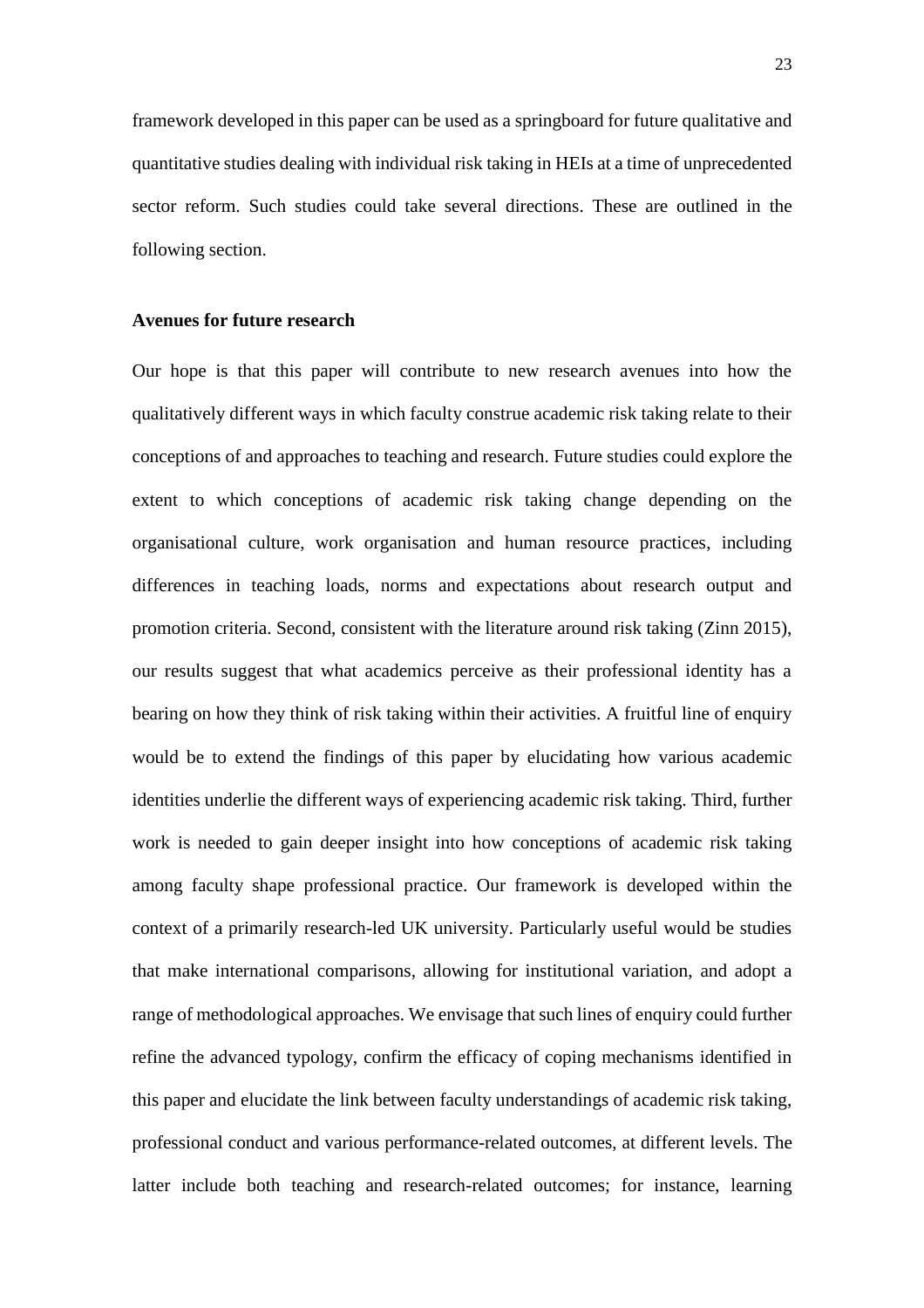experience, student achievement and satisfaction, publications, research grants, as well as impact on various domains, such as academia, practice and policy making.

## **References**

- Åkerlind, G. S. 2003. "Growing and Developing as a University Teacher: Variation in Meaning." *Studies in Higher Education* 28 (4): 375-90.
- Åkerlind, G. S. 2004. "A New Dimension to Understanding University Teaching." *Teaching in Higher Education* 9 (3): 363-75.
- Åkerlind, G. S. 2008. "An Academic Perspective on Research and Being a Researcher: An Integration of the Literature." *Studies in Higher Education* 33 (1): 17-31.
- Apel, K. 1972. "The A Priori of Communication and the Foundation of the Humanities." *Man and World* 5 (1): 3-37.
- Archer, L. 2008. "Younger Academics' Constructions of 'Authenticity', 'Success' and Professional Identity." *Studies in Higher Education* 33 (4): 385-403.
- Ashworth, P., and U. Lucas. 2000. "Achieving Empathy and Engagement: A Practical Approach to the Design, Conduct and Reporting of Phenomenographic Research." *Studies in Higher Education* 25 (3): 295-308.
- Atkinson, J. W. 1957. "Motivational Determinants of Risk-Taking Behavior." *Psychological Review* 64 (6): 359-72.
- Billot, J. 2010. "The Imagined and the Real: Identifying Tensions for Academic Identity." *Higher Education Research and Development* 29 (6): 709-21.
- Bills, D. 2004. "Supervisors' Conceptions of Research and the Implications for Supervisor Development." *International Journal for Academic Development* 9 (1): 85-97.
- Booth, S. 1997. "On Phenomenography, Learning and Teaching." *Higher Education Research and Development* 16 (2): 135-58.
- Brew, A. 2001. "Conceptions of Research: A Phenomenographic Study." *Studies in Higher Education* 26 (3): 271-85.
- Bruce, C., B. Pham, and I. Stoodley. 2004. "Constituting the Significance and Value of Research: Views from Information Technology Academics and Industry Professionals." *Studies in Higher Education* 29 (2): 219-38.
- Bruce, C., and I. Stoodley. 2013. "Experiencing Higher Degree Research Supervision as Teaching." *Studies in Higher Education* 38 (2): 226-41.
- By, R. T., T. Diefenbach, and P. Klarner. 2008. "Getting Organizational Change Right in Public Services: The Case of European Higher Education." *Journal of Change Management* 8  $(1): 21-35.$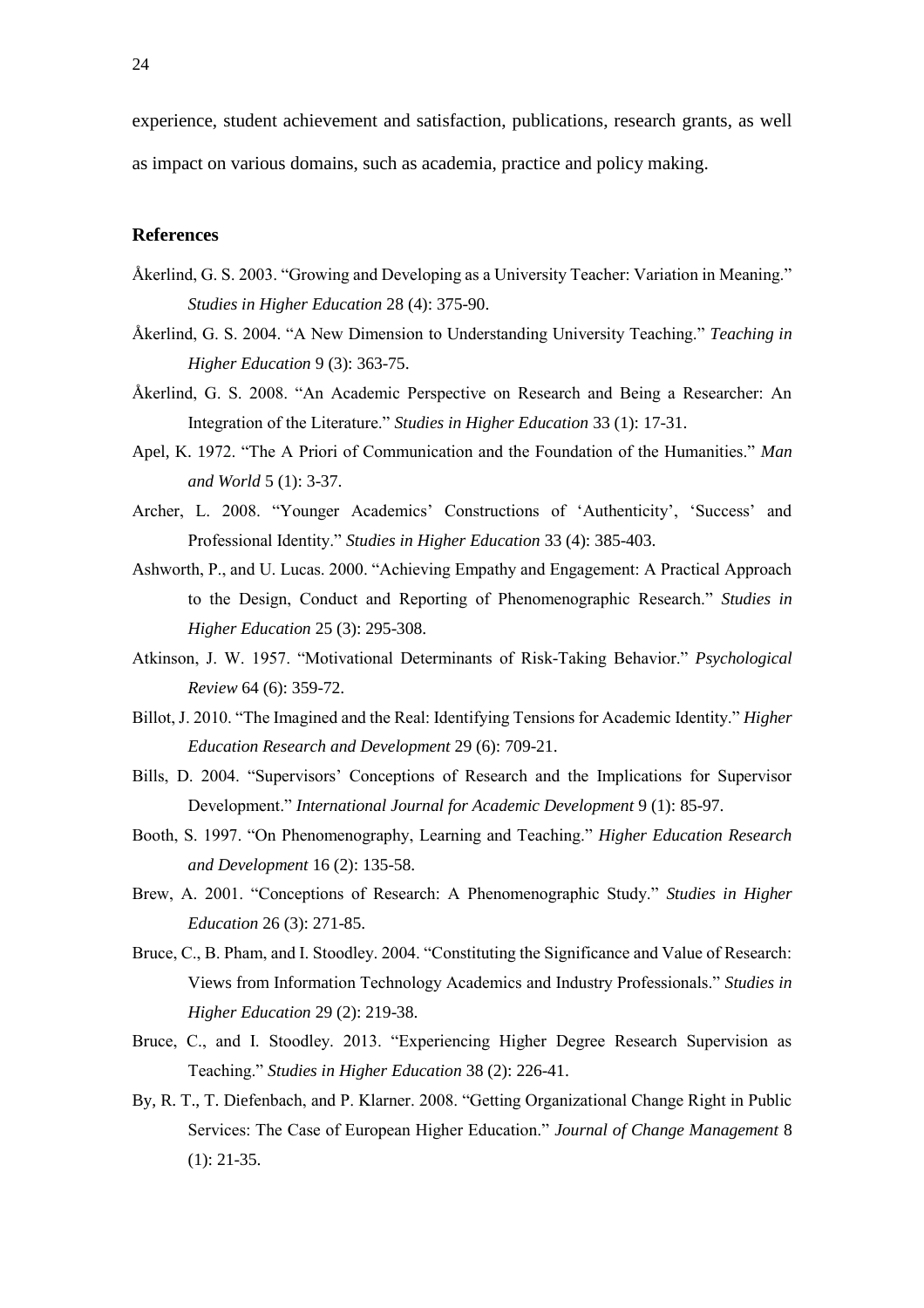- Chandler, J., J. Barry, and H. Clark. 2002. "Stressing Academe: The Wear and Tear of the New Public Management." *Human Relations* 55 (9): 1051-69.
- Churchman, D., and S. King. 2009. "Academic Practice in Transition: Hidden Stories of Academic Identities." *Teaching in Higher Education* 14 (5): 507-16.
- Clegg, S., and J. Stevenson. 2013. "The Interview Reconsidered: Context, Genre, Reflexivity and Interpretation in Sociological Approaches to Interviews in Higher Education Research." *Higher Education Research and Development* 32 (1): 5-16.
- Clifford, M. M. 1991. "Risk Taking: Theoretical, Empirical, and Educational Considerations." *Educational Psychologist* 26 (3-4): 263-97.
- Clifford, M. M., and F.-C. Chou. 1991. "Effects of Payoff and Task Context on Academic Risk Taking." *Journal of Educational Psychology* 83 (4): 499-507.
- Clifford, M. M., F.-C. Chou, K.-N. Mao, W. Y. Lan, and S.-Y. Kuo. 1990. "Academic Risk Taking, Development, and External Constraint." *Journal of Experimental Education* 59  $(1): 45-64.$
- Davies, B., and E. B. Petersen. 2005. "Intellectual Workers (Un)Doing Neoliberal Discourse." *Critical Psychology* 13 (1): 32-54.
- Deem, R. 2004. "The Knowledge Worker, the Manager-Academic and the Contemporary UK University: New and Old Forms of Public Management." *Financial Accountability and Management* 20 (2): 107-28.
- Francis, H. 1996. "Advancing Phenomenography: Questions of Method." In *Reflections on Phenomenography: Toward a Methodology?* Edited by G. Dall'Alba, and B. Hasselgren, 35-47. Göteborg: Göteborg Studies in Educational Sciences.
- Franke, A., and B. Arvidsson. 2011. "Research Supervisors' Different Ways of Experiencing Supervision of Doctoral Students." *Studies in Higher Education* 36 (1): 7-19.
- Gomm, R., M. Hammersley, and P. Foster. 2000. "Case Study and Generalisation." In *Case Study Method*, edited by R. Gomm, M. Hammersley, and P. Foster, 98-115. London: Sage.
- Gresty, K. A., W. Pan, T. Heffernan, and A. Edwards-Jones. 2013. "Research-Informed Teaching from a Risk Perspective." *Teaching in Higher Education* 18 (5): 570-85.
- HEFCE. 2005. *Risk Management in Higher Education: A Guide to Good Practice*. Bristol: HEFCE. http://www.hefce.ac.uk/pubs/hefce/2005/05\_11/.
- Hommel, U., and R. King. 2013. "The Emergence of Risk-Based Regulation in Higher Education: Relevance for Entrepreneurial Risk Taking by Business Schools." *Journal of Management Development* 32 (5): 537-47.
- Huber, M. 2011. *The Risk University: Risk Identification at Higher Education Institutions in England*. London: London School of Economics and Political Science. http://eprints.lse.ac.uk/38891/.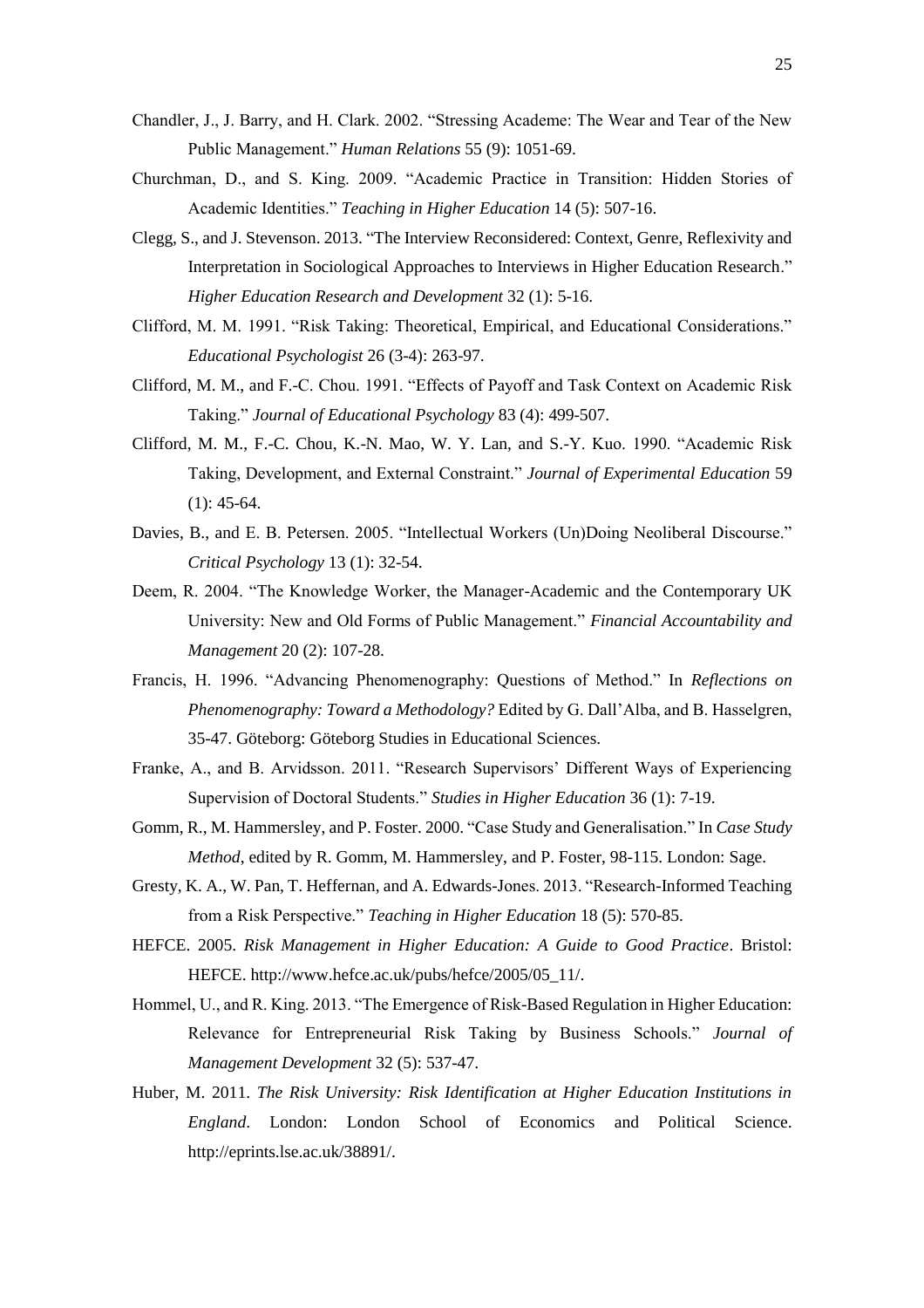- Kahneman, D., and A. Tversky. 1979. "Prospect Theory: An Analysis of Decision under Risk." *Econometrica* 47 (2): 263-92.
- Kiley, M., and G. Mullins. 2005. "Supervisors' Conceptions of Research: What Are They?" *Scandinavian Journal of Educational Research* 49 (3): 245-62.
- Knights, D., and C. A. Clarke. 2014. "It's a Bittersweet Symphony, this Life: Fragile Academic Selves and Insecure Identities at Work." *Organization Studies* 35 (3): 335-57.
- Kogan, N., and M. A. Wallach. 1967. "Risk Taking as a Function of the Situation, the Person and the Group." In *New Directions in Psychology*, edited by G. Mandler, P. Mussen, N. Kogan, and M. A. Wallach, 111-278. New York: Holt, Rinehart and Winston.
- Krueger, Jr., N., and P. R. Dickson. 1994. "How Believing in Ourselves Increases Risk Taking: Perceived Self-Efficacy and Opportunity Recognition." *Decision Sciences* 25 (3): 385- 400.
- Lee, A. 2008. "How Are Doctoral Students Supervised? Concepts of Doctoral Research Supervision." *Studies in Higher Education* 33 (3): 267-81.
- Lewin, K., T. Dembo, L. Festinger, and P. S. Sears. 1944. "Level of Aspiration." In *Personality and the Behavior Disorders*, edited by J. M. Hunt, 333-78. New York: Ronald Press.
- Lindblom-Ylänne, S., K. Trigwell, A. Nevgi, and P. Ashwin. 2006. "How Approaches to Teaching Are Affected by Discipline and Teaching Context." *Studies in Higher Education* 31 (3): 285-98.
- March, J. G., and Z. Shapira. 1992. "Variable Risk Preferences and the Focus of Attention." *Psychological Review* 99 (1): 172-83.
- Marton, F. 1981. "Phenomenography: Describing Conceptions of the World around Us." *Instructional Science* 10 (2): 177-200.
- Marton, F. 1995. "On Non-Verbal Learning: Level of Processing and Level of Outcome." *Scandinavian Journal of Psychology* 16: 273-79.
- Marton, F., and S. Booth. 1997. *Learning and Awareness*. Mahwah: Erlbaum.
- Marton, F., G. Dall'Alba, and E. Beaty. 1993. "Conceptions of Learning." *International Journal of Educational Research* 19 (3): 277-300.
- Marton, F., and R. Säljö. 1976. "On Qualitative Differences in Learning: Outcome and Process." *British Journal of Educational Psychology* 46 (1): 4-11.
- McWilliam, E. 2007. "Managing 'Nearly Reasonable' Risk in the Contemporary University." *Studies in Higher Education* 32 (3): 311-21.
- Miles, M. B., and A. M. Huberman. 1994. *Qualitative Data Analysis*. 2nd ed. Thousand Oaks: Sage.
- Pham, B., C. Bruce, and I. Stoodley. 2005. "Constituting Information Technology Research: The Experience of IT Researchers." *Higher Education Research and Development* 24 (3): 215-32.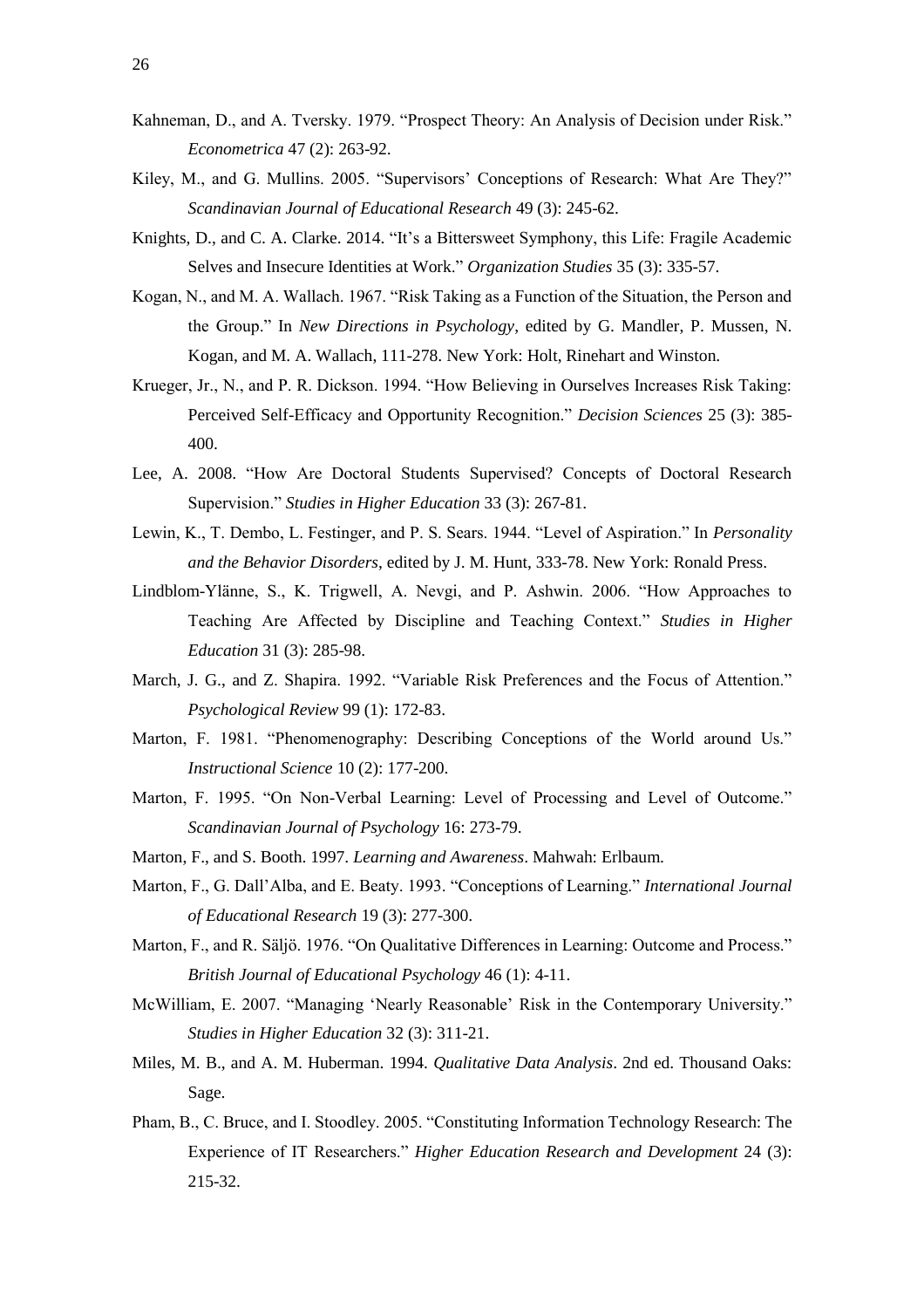- Power, M., T. Scheytt, K. Soin, and K. Sahlin. 2009. "Reputational Risk as a Logic of Organizing in Late Modernity." *Organization Studies* 30 (2-3): 301-24.
- Prosser, M., and K. Trigwell. 1999. *Understanding Learning and Teaching: The Experience in Higher Education*. Buckingham: Open University Press.
- Ramsden, P., M. Prosser, K. Trigwell, and E. Martin. 2007. "University Teachers' Experiences of Academic Leadership and Their Approaches to Teaching." *Learning and Instruction* 17 (2): 140-55.
- Rotter, J. B. 1954. *Social Learning and Clinical Psychology*. New York: Prentice Hall.
- Samuelowicz, K., and J. D. Bain. 1992. "Conceptions of Teaching Held by Academic Teachers." *Higher Education* 24 (1): 93-111.
- Sandberg, J. 1997. "Are Phenomenographic Results Reliable?" *Higher Education Research and Development* 16 (2): 203-12.
- Sandberg, J. 2000. "Understanding Human Competence at Work: An Interpretative Approach." *Academy of Management Journal* 43 (1): 9-25.
- Shreeve, A. 2010. "A Phenomenographic Study of the Relationship between Professional Practice and Teaching Your Practice to Others." *Studies in Higher Education* 35 (6): 691-703.
- Sitkin, S. B., and L. R. Weingart. 1995. "Determinants of Risky Decision-Making Behavior: A Test of the Mediating Role of Risk Perceptions and Propensity." *Academy of Management Journal* 38 (6): 1573-92.
- Strathern, M. 1997. "'Improving Ratings': Audit in the British University System." *European Review* 5 (3): 305-21.
- Trigwell, K. 2012. "Relations between Teachers' Emotions in Teaching and Their Approaches to Teaching in Higher Education." *Instructional Science* 40 (3): 607-21.
- von Neumann, J., and O. Morgenstern. 1944. *Theory of Games and Economic Behavior*. Princeton: Princeton University Press.
- Winter, R. 2009. "Academic Manager or Managed Academic? Academic Identity Schisms in Higher Education." *Journal of Higher Education Policy and Management* 31 (2): 121- 31.
- Wright, A., J. P. Murray, and P. Geale. 2007. "A Phenomenographic Study of What It Means to Supervise Doctoral Students." *Academy of Management Learning and Education* 6 (4): 458-74.
- Ylijoki, O.-H., and J. Ursin. 2013. "The Construction of Academic Identity in the Changes of Finnish Higher Education." *Studies in Higher Education* 38 (8): 1135-49.
- Zinn, J. O. 2015. "Towards a Better Understanding of Risk-Taking: Key Concepts, Dimensions and Perspectives." *Health, Risk and Society* 17 (2): 99-114.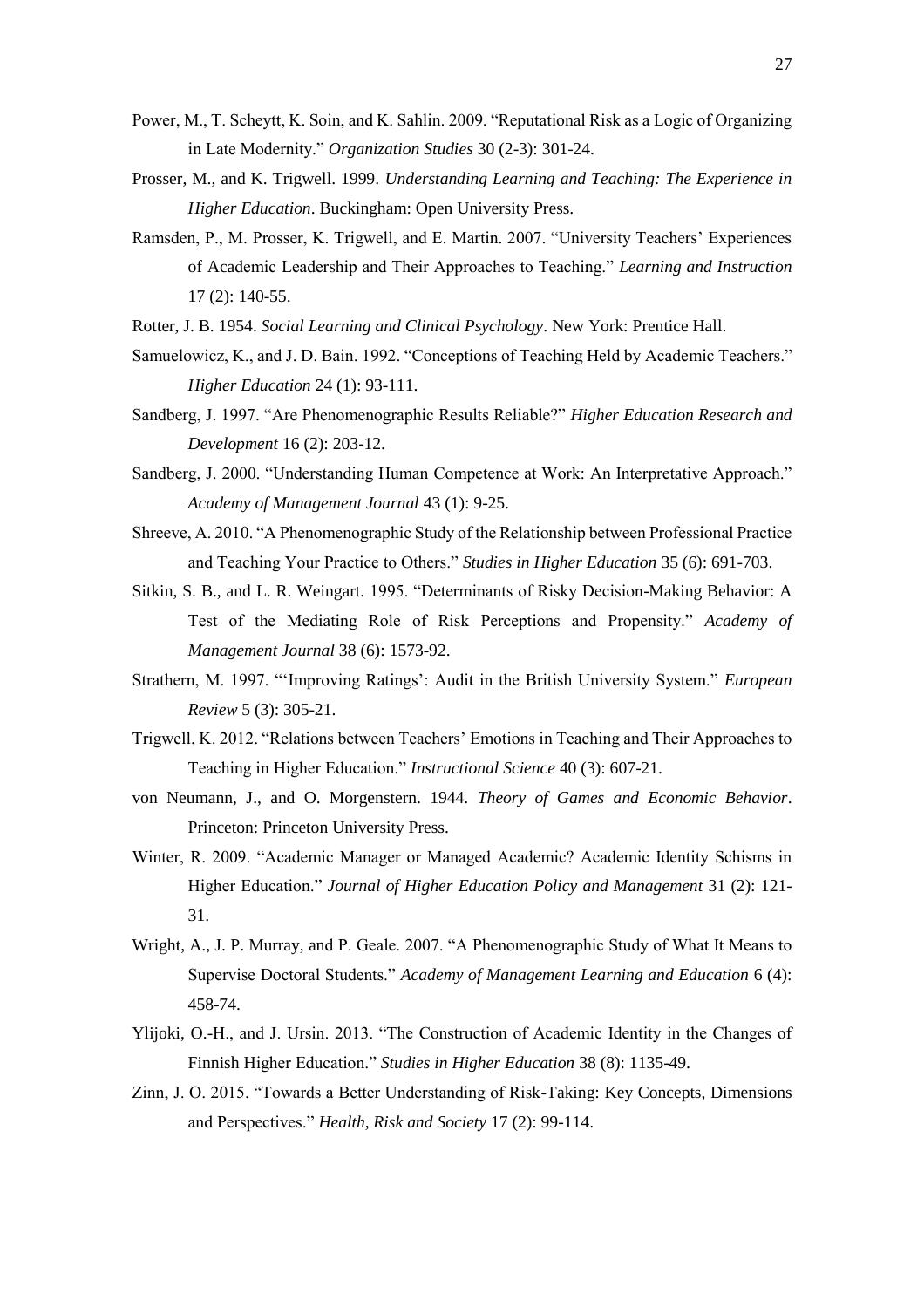Zoller, F. A., E. Zimmerling, and R. Boutellier. 2014. "Assessing the Impact of the Funding Environment on Researchers' Risk Aversion: The Use of Citation Statistics." *Higher Education* 68 (3): 333-45.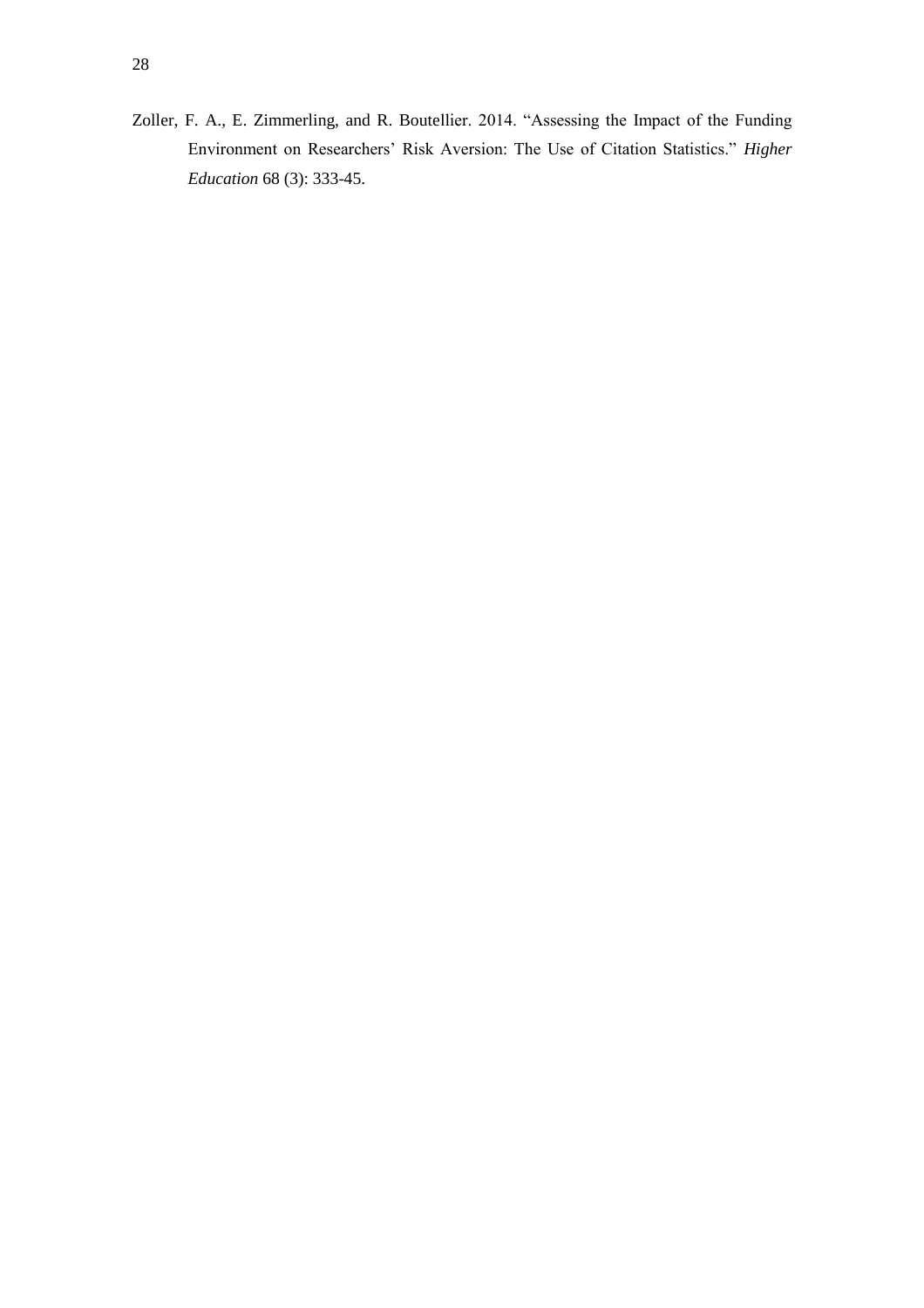| Category of<br>description                                                   | Internal horizon                                       |                                                  | Dimension of variation                                                                                        |                                                                                    |                                                                       |                                                                          |
|------------------------------------------------------------------------------|--------------------------------------------------------|--------------------------------------------------|---------------------------------------------------------------------------------------------------------------|------------------------------------------------------------------------------------|-----------------------------------------------------------------------|--------------------------------------------------------------------------|
| The qualitative<br>way in which<br>academic risk<br>taking is<br>experienced | What is<br>present in the<br>focus of<br>awareness     | What is absent<br>from the focus<br>of awareness | <b>Determinants</b><br>(the motivations<br>behind risk<br>behaviours)                                         | <i><u><b>Outcomes</b></u></i><br>(the perceived<br>consequences of<br>risk taking) | Coping<br>mechanisms<br>(the set of risk)<br>management<br>practices) | Feelings<br>(the affective)<br>experience of<br>academic risk<br>taking) |
| 1: Experimenting<br>with things                                              | Faculty<br>knowledge<br>and skills                     | Progress of the<br>discipline                    | Primarily internal, but<br>partial influence of the<br>organisational context                                 | Personal learning<br>to lower student<br>satisfaction                              | Acquisition of<br>task-related<br>skills                              | Sense of<br>achievement to<br>anxiety                                    |
| 2: Being<br>intellectually<br>opportunistic                                  | Academics'<br>capabilities<br>and<br>reputation        | Student and<br>societal needs                    | Primarily internal, but<br>partial influence of the<br>organisational and<br>higher education<br>contexts     | Establishing<br>oneself to<br>working in an<br>overtraded market                   | Development of<br>the ability to<br>identify<br>opportunities         | Self-fulfilment to<br>sense of<br>insecurity                             |
| 3: Challenging<br>conventional<br>wisdom                                     | Student<br>learning and<br>disciplinary<br>advancement | Commitment to<br>societal goals                  | Primarily internal, but<br>significant influence of<br>the organisational and<br>higher education<br>contexts | <b>Enhanced</b> student<br>learning to<br>disengagement<br>from others             | Anticipation of<br>external<br>expectations                           | Excitement to<br>fear                                                    |
| $\Lambda$ . Doing what                                                       | Contribution                                           | Faculty skills                                   | ${\rm \bf p_{rim}$ arily internal ${\rm \bf h_{l}}$                                                           | Making an impact Inderstanding                                                     |                                                                       | Sance of reward                                                          |

Table 1. Outcome space for variation in faculty experiences of academic risk taking.

External horizon

The perceptual boundary

 $Indivial$ 

University community

Society at large 4: *Doing what you feel is right* Contribution to the common good Faculty skills and capabilities Primarily internal, but significant influence of the organisational, higher education and societal contexts Making an impact to limited career progression Understanding of institutional requirements Sense of reward to helplessness